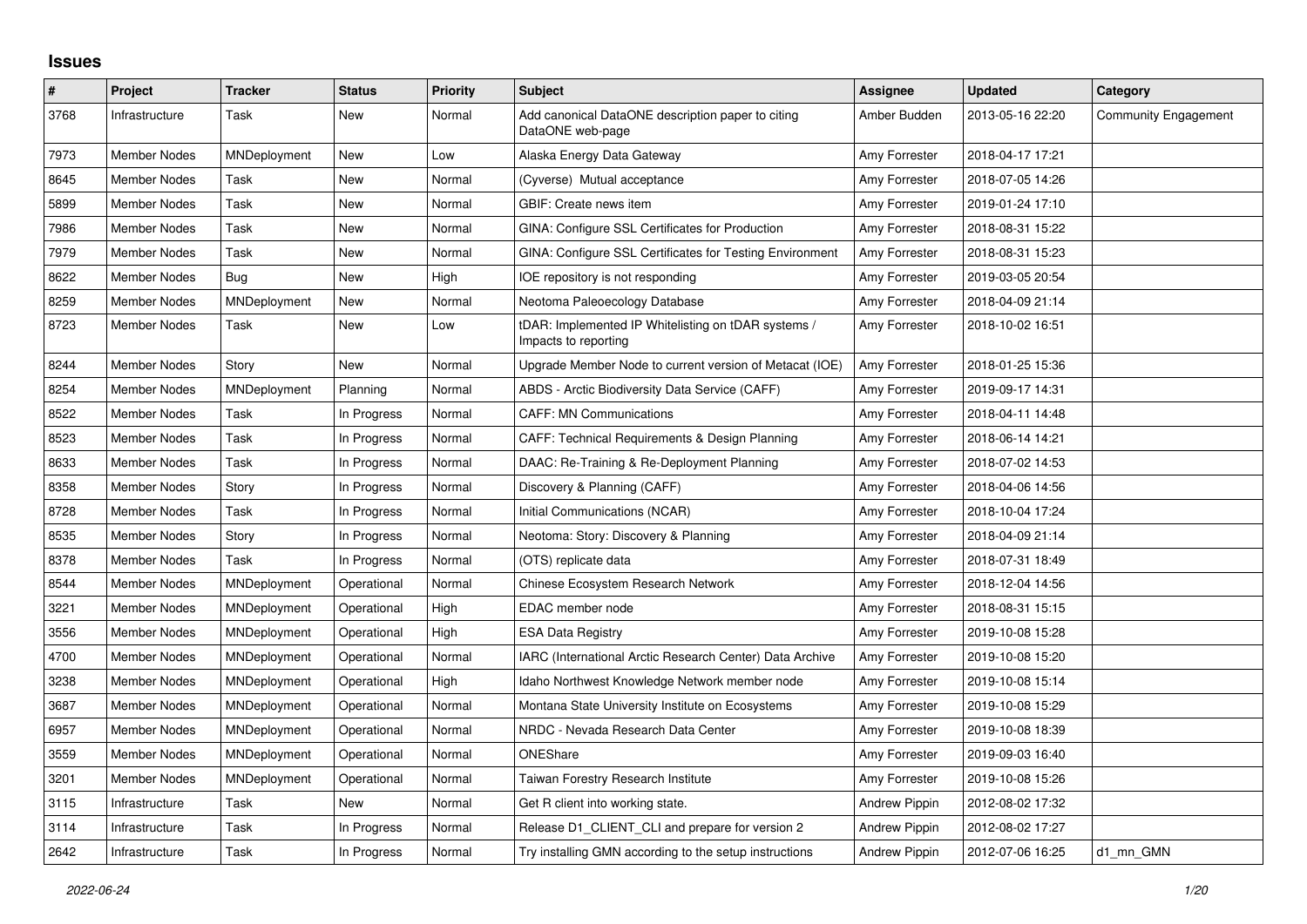| #    | Project             | <b>Tracker</b> | <b>Status</b> | <b>Priority</b> | <b>Subject</b>                                                                                            | Assignee              | <b>Updated</b>   | Category               |
|------|---------------------|----------------|---------------|-----------------|-----------------------------------------------------------------------------------------------------------|-----------------------|------------------|------------------------|
| 3357 | Infrastructure      | Task           | New           | Normal          | Address ISet iterator bug that only iterates over a subset of<br>the ISet                                 | Ben Leinfelder        | 2012-12-12 16:54 | Metacat                |
| 2492 | Infrastructure      | Task           | <b>New</b>    | Normal          | Add status page for given {pid}                                                                           | <b>Ben Leinfelder</b> | 2012-03-15 02:02 | d1_monitor             |
| 3466 | Infrastructure      | Task           | <b>New</b>    | Normal          | Add synthetic key to systemMetadata table                                                                 | Ben Leinfelder        | 2013-01-08 18:30 |                        |
| 3612 | Infrastructure      | Task           | New           | Normal          | CN SystemMetadata has incomplete obsoletedBy<br>information                                               | Ben Leinfelder        | 2013-03-08 17:43 | Environment.Production |
| 3210 | <b>Member Nodes</b> | Task           | <b>New</b>    | Normal          | Collect application metadata for the AKN member node                                                      | Ben Leinfelder        | 2013-01-08 19:23 |                        |
| 2343 | Infrastructure      | Task           | New           | Normal          | Convert style sheets to separate product                                                                  | <b>Ben Leinfelder</b> | 2012-02-15 17:43 |                        |
| 2168 | <b>CN REST</b>      | Task           | New           | Normal          | Design UI for identity validation                                                                         | Ben Leinfelder        | 2015-01-19 22:59 |                        |
| 3468 | Infrastructure      | Task           | New           | Normal          | Explore how CN.listObject can effectively use<br>auto-incremented key                                     | Ben Leinfelder        | 2013-01-08 18:35 | Documentation          |
| 3219 | Member Nodes        | MNDeployment   | <b>New</b>    | Normal          | iEcolab member node                                                                                       | Ben Leinfelder        | 2015-11-19 18:01 |                        |
| 3465 | Infrastructure      | Task           | <b>New</b>    | Normal          | Improve Metacat listObject slicing                                                                        | Ben Leinfelder        | 2013-01-08 18:54 | Metacat                |
| 3605 | Member Nodes        | Task           | New           | Normal          | Install a new Metacat instance for the Avian Knowledge<br>Network (AKN) member node                       | Ben Leinfelder        | 2013-02-21 16:20 |                        |
| 3246 | Infrastructure      | Bug            | <b>New</b>    | Low             | Metacat returns 500 instead of 404 in some cases                                                          | Ben Leinfelder        | 2014-10-02 18:03 | Metacat                |
| 3626 | Infrastructure      | Task           | New           | Normal          | Metacat should use correct object format for ESRI profile<br>metadata                                     | Ben Leinfelder        | 2013-02-27 23:56 | Metacat                |
| 3467 | Infrastructure      | Task           | <b>New</b>    | Normal          | MN.listObject should use auto-incremented key                                                             | Ben Leinfelder        | 2013-01-08 18:31 | Metacat                |
| 3374 | Member Nodes        | Task           | <b>New</b>    | Normal          | Move kepler-library.org Metacat to new server                                                             | Ben Leinfelder        | 2012-11-08 00:31 |                        |
| 8069 | Infrastructure      | Bug            | New           | Normal          | Name from ORCID incorrectly parsed                                                                        | Ben Leinfelder        | 2017-04-12 20:28 | d1 portal servlet      |
| 3635 | Infrastructure      | Task           | <b>New</b>    | Normal          | Phase two Morpho implementation                                                                           | <b>Ben Leinfelder</b> | 2013-03-25 22:49 |                        |
| 3211 | Member Nodes        | MNDeployment   | <b>New</b>    | Normal          | Taiwan Ecological Research Network member node                                                            | Ben Leinfelder        | 2014-02-20 21:58 |                        |
| 3597 | Member Nodes        | Task           | New           | Normal          | The Avian Knolwedge Network (AKN) and Cornell Lab of<br>Ornithology eBird should be distinct Member Nodes | Ben Leinfelder        | 2014-04-23 01:32 |                        |
| 3625 | Infrastructure      | Task           | New           | Normal          | Update existing SANParks doctype="metadata" objects to<br>new ESRI/FGDC objectFormatId                    | Ben Leinfelder        | 2013-02-27 23:44 | Environment.Production |
| 3220 | Member Nodes        | Task           | In Progress   | Normal          | contact iEcolab to determine possible MN role                                                             | <b>Ben Leinfelder</b> | 2013-10-01 17:53 |                        |
| 3046 | Infrastructure      | Task           | In Progress   | Normal          | Create utility to update ORE maps with invalid date formats                                               | <b>Ben Leinfelder</b> | 2012-08-14 23:41 |                        |
| 1479 | <b>CN REST</b>      | Task           | In Progress   | Normal          | Design web UI for validating newly created identities                                                     | Ben Leinfelder        | 2015-01-19 22:59 |                        |
| 3047 | Infrastructure      | <b>Bug</b>     | In Progress   | Normal          | Metacat allows whitespace in Identifiers                                                                  | Ben Leinfelder        | 2018-11-13 21:44 |                        |
| 3109 | Infrastructure      | Task           | In Progress   | Normal          | PISCO/LTER revision history with SBC documents                                                            | Ben Leinfelder        | 2012-07-31 01:34 |                        |
| 3868 | Member Nodes        | Task           | In Progress   | Normal          | Verify TFRI node is running NTP                                                                           | Ben Leinfelder        | 2013-08-05 17:25 |                        |
| 7686 | Member Nodes        | Task           | Testing       | High            | tDAR - Enable URL links out to data from search results                                                   | <b>Ben Leinfelder</b> | 2016-09-27 15:56 |                        |
| 3209 | Member Nodes        | MNDeployment   | Deferred      | Normal          | Avian Knowledge Network/Cornell Laboratory of<br>Ornithology                                              | Ben Leinfelder        | 2016-06-17 19:31 |                        |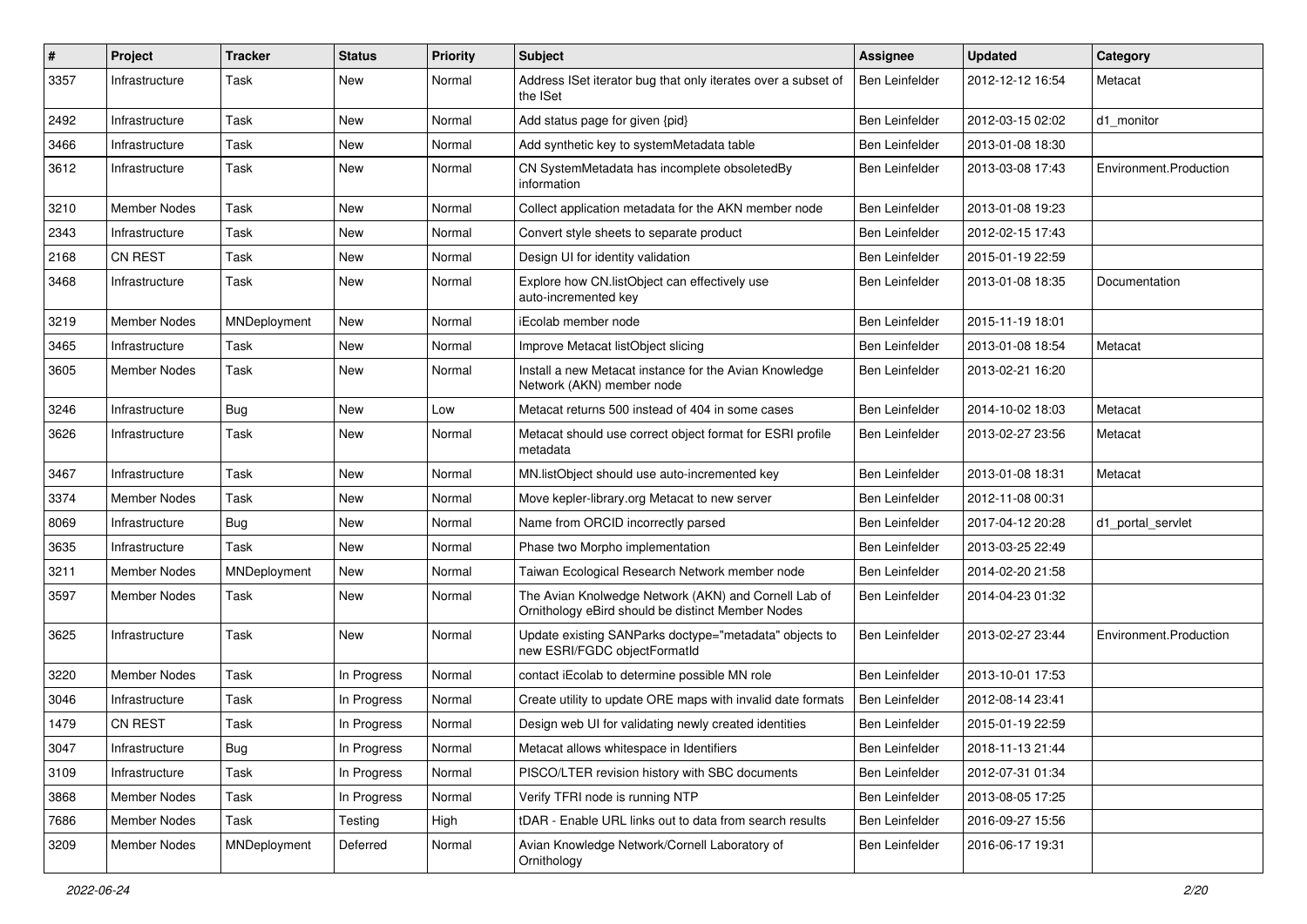| $\#$ | <b>Project</b>      | <b>Tracker</b> | <b>Status</b> | <b>Priority</b> | <b>Subject</b>                                                                                                                     | Assignee            | <b>Updated</b>   | Category                  |
|------|---------------------|----------------|---------------|-----------------|------------------------------------------------------------------------------------------------------------------------------------|---------------------|------------------|---------------------------|
| 3258 | <b>Member Nodes</b> | MNDeployment   | <b>New</b>    | Low             | CitSci.org MN                                                                                                                      | <b>Bruce Wilson</b> | 2018-04-17 17:19 |                           |
| 5454 | <b>Member Nodes</b> | Task           | <b>New</b>    | Normal          | Evaluate dataverse poential MN                                                                                                     | <b>Bruce Wilson</b> | 2014-05-29 19:30 |                           |
| 6379 | <b>Member Nodes</b> | MNDeployment   | <b>New</b>    | Normal          | <b>ICMBio</b>                                                                                                                      | <b>Bruce Wilson</b> | 2015-11-19 17:21 |                           |
| 5457 | Member Nodes        | MNDeployment   | New           | Normal          | NSIDC- National Snow and Ice Data Center                                                                                           | <b>Bruce Wilson</b> | 2018-04-10 19:12 |                           |
| 3260 | <b>Member Nodes</b> | Task           | <b>New</b>    | Normal          | Scope out the implementation of a CitSci.org MN                                                                                    | <b>Bruce Wilson</b> | 2012-09-20 20:51 |                           |
| 7163 | <b>Member Nodes</b> | MNDeployment   | New           | Low             | UN Environmental Programme World Conservation<br>Monitoring Centre (UNEP WCMC)                                                     | <b>Bruce Wilson</b> | 2016-04-04 17:17 |                           |
| 5455 | <b>Member Nodes</b> | Task           | In Progress   | Normal          | Contact Line Pouchard to re-open discussion about PURL<br>as a potential MN                                                        | <b>Bruce Wilson</b> | 2015-11-19 19:17 |                           |
| 1035 | Infrastructure      | Task           | In Progress   | Normal          | Develop reference architecture documents                                                                                           | <b>Bruce Wilson</b> | 2011-03-03 19:26 | Documentation             |
| 3905 | Infrastructure      | Task           | In Progress   | Normal          | Sort out shell logins for splunk system                                                                                            | <b>Bruce Wilson</b> | 2013-08-23 13:27 | <b>Support Operations</b> |
| 6708 | <b>Member Nodes</b> | MNDeployment   | Operational   | Normal          | NEON - National Ecological Observatory Network                                                                                     | <b>Bruce Wilson</b> | 2019-06-06 19:52 |                           |
| 6544 | <b>Member Nodes</b> | MNDeployment   | Operational   | High            | <b>TERN Australia (powered by AEKOS)</b>                                                                                           | <b>Bruce Wilson</b> | 2019-05-22 14:21 |                           |
| 3964 | <b>Member Nodes</b> | MNDeployment   | Deferred      | Normal          | EU BON Member Node                                                                                                                 | Bruce Wilson        | 2016-10-24 20:49 |                           |
| 8754 | Infrastructure      | Task           | <b>New</b>    | Normal          | Add EML 2.2 to CN formats list                                                                                                     | <b>Bryce Mecum</b>  | 2018-12-19 00:54 |                           |
| 8753 | Infrastructure      | Task           | <b>New</b>    | Normal          | Add support for EML 2.2 (indexing, view)                                                                                           | <b>Bryce Mecum</b>  | 2018-12-19 00:54 |                           |
| 8755 | Infrastructure      | Task           | <b>New</b>    | Normal          | Expand EML indexing support for EML 2.2                                                                                            | <b>Bryce Mecum</b>  | 2019-08-15 01:50 |                           |
| 8574 | Search UI           | Story          | <b>New</b>    | Normal          | PANGAEA Temporary Fix: SID only in Data Citation                                                                                   | <b>Bryce Mecum</b>  | 2018-05-01 01:45 |                           |
| 8189 | Infrastructure      | Decision       | New           | Normal          | Proposal to change the roles mapped to the origin Solr field<br>for ISO docs                                                       | <b>Bryce Mecum</b>  | 2017-12-20 01:28 |                           |
| 8858 | Infrastructure      | Task           | <b>New</b>    | Normal          | Update CN Apache configs in version control with directives<br>to support sitemaps                                                 | <b>Bryce Mecum</b>  | 2020-02-24 19:26 |                           |
| 8775 | Infrastructure      | Task           | In Progress   | Normal          | Make taxonomic rank fields in Solr index non-case-sensitive                                                                        | <b>Bryce Mecum</b>  | 2019-03-11 23:35 |                           |
| 7754 | Search UI           | Story          | In Progress   | Normal          | Support for XSL transform of various metadata formats                                                                              | <b>Bryce Mecum</b>  | 2018-05-17 14:18 | MetacatUI                 |
| 4147 | Infrastructure      | Task           | In Progress   | Normal          | Modify d1 spatial reporter.py to produce custom JSON<br>output                                                                     | Chris Brumgard      | 2014-03-31 17:41 | d1 cn tools               |
| 8641 | Infrastructure      | <b>Bug</b>     | <b>New</b>    | Normal          | Any change to SystemMetadata causes a new replication<br>task to be generated without consideration of the object<br>replicability | Chris Jones         | 2018-07-04 12:28 | d1 replication            |
| 5136 | Infrastructure      | Task           | <b>New</b>    | Normal          | Change DNS seetings on all DataONE VMs                                                                                             | Chris Jones         | 2014-05-08 03:16 | Environment.Production    |
| 6168 | Infrastructure      | Task           | <b>New</b>    | Normal          | CNAuthorization.setRightsHolder() returns 500<br><b>ServiceFailure</b>                                                             | Chris Jones         | 2014-08-29 16:01 | d1 cn service             |
| 6250 | Infrastructure      | Task           | <b>New</b>    | Normal          | CN methods return 500 ServiceFailure when called with<br>bogus test data and without certificates                                  | Chris Jones         | 2014-08-29 18:59 | d1 cn service             |
| 6166 | Infrastructure      | Task           | <b>New</b>    | Normal          | CNRead.getChecksum() returns Content-Type of text/csv<br>while it should be an xml type                                            | Chris Jones         | 2014-08-29 15:04 | d1_cn_service             |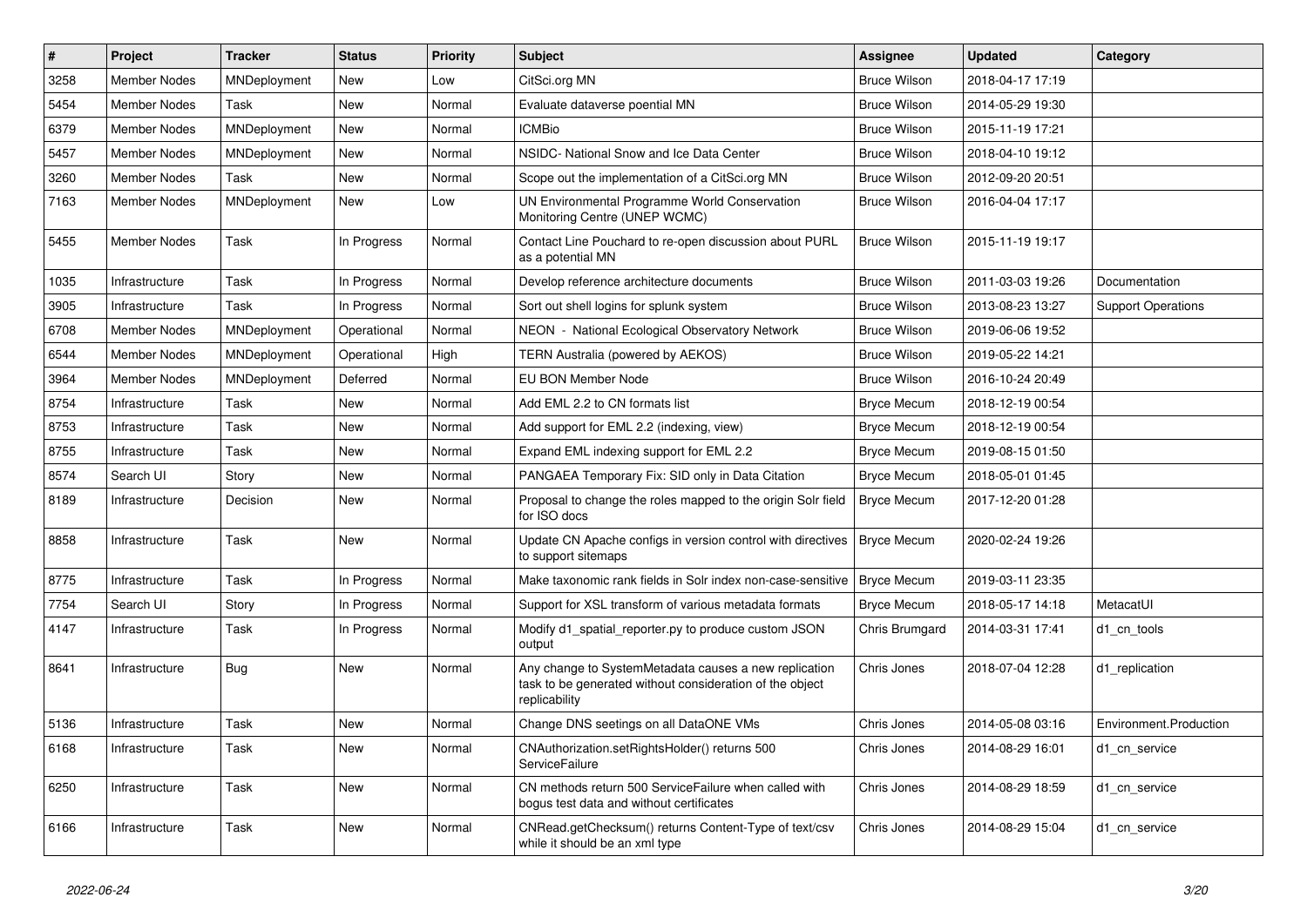| #    | Project             | <b>Tracker</b> | <b>Status</b> | <b>Priority</b> | <b>Subject</b>                                                                                                      | Assignee    | <b>Updated</b>   | Category                  |
|------|---------------------|----------------|---------------|-----------------|---------------------------------------------------------------------------------------------------------------------|-------------|------------------|---------------------------|
| 8777 | CN REST             | Task           | <b>New</b>    | Normal          | Configure CN to audit objects greater than 1GB                                                                      | Chris Jones | 2019-03-13 20:50 | d1 replication auditor    |
| 5145 | Infrastructure      | Feature        | New           | Normal          | Consider including cert subject(s) in NotAuthorized<br>exceptions                                                   | Chris Jones | 2014-09-25 17:44 | d1 cn service             |
| 3488 | Infrastructure      | Task           | <b>New</b>    | Normal          | Create custom merge policy to support managing<br>data/information inconsistency                                    | Chris Jones | 2014-03-14 17:27 | Metacat                   |
| 3658 | DataONE API         | <b>Bug</b>     | <b>New</b>    | Normal          | Deleting objects breaks obsoletes chain traversal                                                                   | Chris Jones | 2015-01-19 22:29 |                           |
| 3328 | Infrastructure      | Task           | <b>New</b>    | Normal          | Enable a data preview from the search results page                                                                  | Chris Jones | 2012-10-23 19:34 | d1_mercury                |
| 3616 | Infrastructure      | Task           | New           | Normal          | Enable ServiceMethodRestriction support in Metacat                                                                  | Chris Jones | 2013-02-27 16:28 | Metacat                   |
| 8756 | <b>CN REST</b>      | Story          | <b>New</b>    | Normal          | Ensure replica auditor is effective                                                                                 | Chris Jones | 2019-01-15 21:00 | d1_replication_auditor    |
| 8778 | <b>CN REST</b>      | Task           | New           | Normal          | Ensure SystemMetadata replica auditing updates are saved<br>and broadcast                                           | Chris Jones | 2019-03-12 16:54 | d1 replication auditor    |
| 8697 | <b>Member Nodes</b> | Task           | <b>New</b>    | Normal          | ESSDIVE: anonymous download issue                                                                                   | Chris Jones | 2018-09-13 19:40 |                           |
| 5137 | Infrastructure      | Task           | <b>New</b>    | Normal          | Fix DataONE CA chain file location in cn-buildout                                                                   | Chris Jones | 2014-04-25 15:06 | d1 cn buildout            |
| 5121 | Member Nodes        | Task           | New           | Normal          | Fix DryadDataFile instance documents with no<br>dcterms:creator element                                             | Chris Jones | 2014-04-30 19:25 |                           |
| 8757 | <b>CN REST</b>      | Story          | New           | Normal          | Fix getChecksum() in MNAuditTask to use dynamic<br>checksum algorithms                                              | Chris Jones | 2019-01-14 19:48 | d1 replication auditor    |
| 3175 | Infrastructure      | Task           | <b>New</b>    | Normal          | Include dataoneTypes.xsd in Metacat registered schemas                                                              | Chris Jones | 2012-10-05 14:23 | Metacat                   |
| 3509 | Infrastructure      | Task           | <b>New</b>    | Normal          | Issue certificates from D1TestIntCA for dev environment<br>nodes, and revoke certificates signed by D1TestCA        | Chris Jones | 2014-09-24 18:25 | <b>Support Operations</b> |
| 3510 | Infrastructure      | Task           | <b>New</b>    | Normal          | Issue certificates from D1TestIntCA for sandbox<br>environment nodes, and revoke certificates signed by<br>D1TestCA | Chris Jones | 2014-09-24 18:25 | <b>Support Operations</b> |
| 3511 | Infrastructure      | Task           | <b>New</b>    | Normal          | Issue certificates from D1TestIntCA for stage environment<br>nodes, and revoke certificates signed by D1TestCA      | Chris Jones | 2014-09-24 18:25 | <b>Support Operations</b> |
| 3980 | <b>Member Nodes</b> | Task           | <b>New</b>    | Normal          | Missing content                                                                                                     | Chris Jones | 2013-09-25 21:48 |                           |
| 3700 | Infrastructure      | <b>Bug</b>     | New           | Normal          | MNodeService.replicate will not request new object if<br>existing on MN                                             | Chris Jones | 2015-01-06 19:43 | Metacat                   |
| 4125 | Infrastructure      | Task           | New           | Normal          | Mock up an informational section of the Member Node<br>detail view                                                  | Chris Jones | 2014-03-31 17:41 | d1_dashboard              |
| 2896 | Infrastructure      | Task           | <b>New</b>    | Normal          | Modify the admin DN in createObjectformat script per<br>environment                                                 | Chris Jones | 2012-10-05 14:23 | d1 cn buildout            |
| 4211 | Infrastructure      | <b>Bug</b>     | New           | Normal          | Potential race condition between archive and replication                                                            | Chris Jones | 2014-09-25 17:19 | d1 cn service             |
| 8640 | Infrastructure      | Bug            | New           | Normal          | Replication includes "down" nodes as replication targets                                                            | Chris Jones | 2018-07-04 11:29 | d1_replication            |
| 8639 | Infrastructure      | Story          | New           | Normal          | Replication performance is too slow to service demand                                                               | Chris Jones | 2018-07-04 11:18 | d1_replication            |
| 6394 | Infrastructure      | Task           | New           | Normal          | Resolve SSL certificate connection errors for UNM Epscor<br>Tier 4 MN in development                                | Chris Jones | 2014-09-18 18:39 | <b>Support Operations</b> |
| 8776 | CN REST             | Task           | New           | Normal          | Set valid replica status to completed                                                                               | Chris Jones | 2019-03-12 15:57 | d1_replication_auditor    |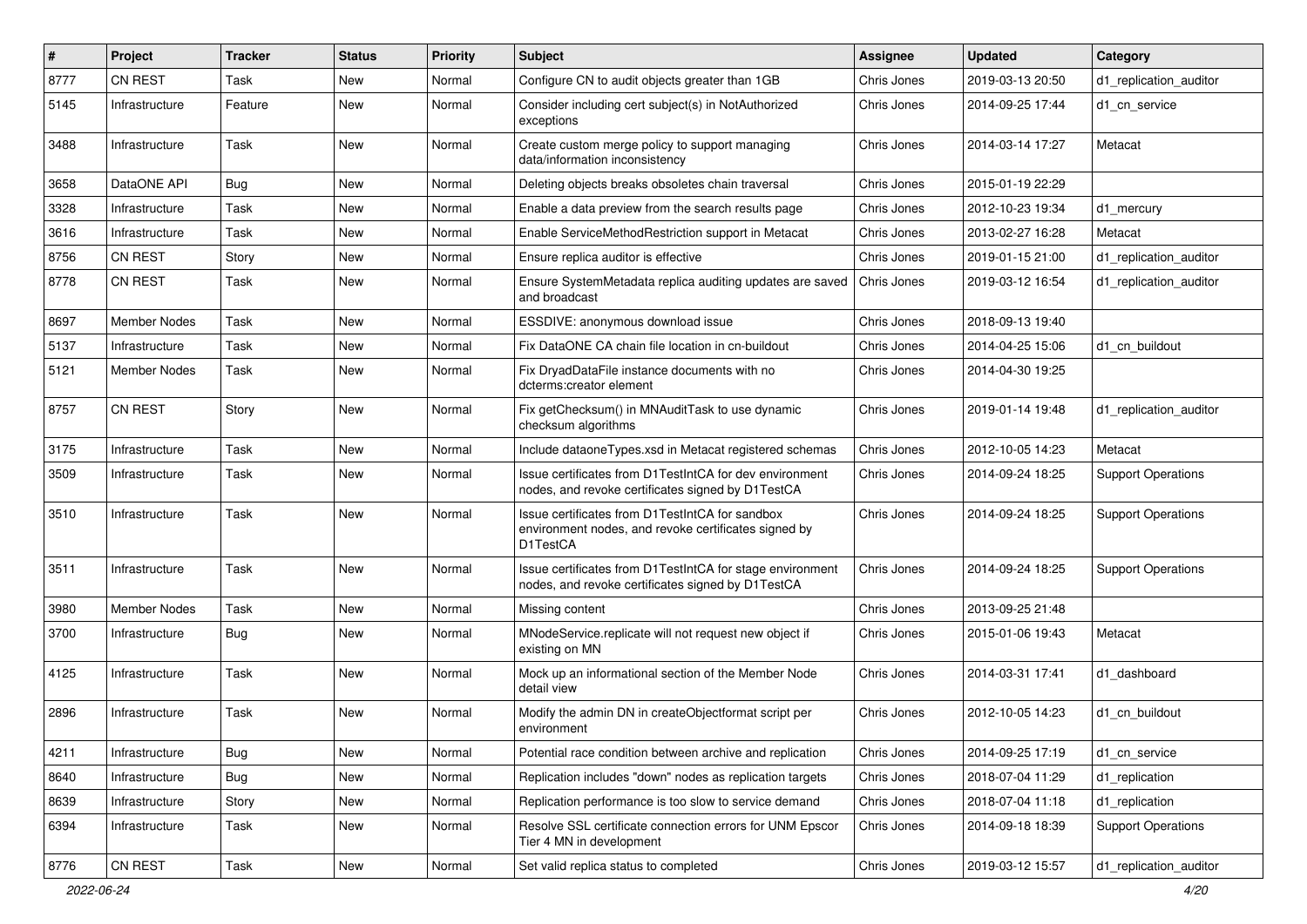| #    | Project             | <b>Tracker</b> | <b>Status</b> | <b>Priority</b> | <b>Subject</b>                                                                                               | Assignee      | <b>Updated</b>   | Category                  |
|------|---------------------|----------------|---------------|-----------------|--------------------------------------------------------------------------------------------------------------|---------------|------------------|---------------------------|
| 4200 | Infrastructure      | Task           | New           | Normal          | Update replication.properties with metacat database<br>password after upgrade before starting process daemon | Chris Jones   | 2013-12-11 20:34 | Environment.Production    |
| 5122 | Member Nodes        | Task           | New           | Normal          | Verify/update information in TFRI's node registration                                                        | Chris Jones   | 2014-04-18 16:51 |                           |
| 3978 | Infrastructure      | Task           | In Progress   | Normal          | Add a CN reporting script that summarizes spatial data for<br>the dashboard                                  | Chris Jones   | 2014-03-31 17:41 | d1 dashboard              |
| 3419 | Infrastructure      | Task           | In Progress   | Normal          | CNRead.describe() does not return Content-Length header                                                      | Chris Jones   | 2013-02-21 18:41 | Metacat                   |
| 8051 | Infrastructure      | Bug            | In Progress   | Normal          | CORS-based CN calls fail using Internet Explorer on<br><b>Windows</b>                                        | Chris Jones   | 2017-03-28 16:35 | dataone-cn-os-core        |
| 3610 | Infrastructure      | Task           | In Progress   | Normal          | Include ESRI-specific FGDC metadata schema in object<br>format list                                          | Chris Jones   | 2013-07-03 00:23 | Environment.Production    |
| 2411 | Infrastructure      | <b>Bug</b>     | In Progress   | Normal          | knb MNs and CNs allow self-signed certificates to connect                                                    | Chris Jones   | 2014-10-01 22:22 | Environment.Development   |
| 4136 | Infrastructure      | Task           | In Progress   | Normal          | Make cosmetic changes to the distribution map                                                                | Chris Jones   | 2014-03-31 17:41 | d1 dashboard              |
| 4714 | Infrastructure      | Task           | In Progress   | Normal          | Refresh client certificate for MN urn:node:TFRI                                                              | Chris Jones   | 2014-09-24 18:14 | Environment.Production    |
| 4715 | Infrastructure      | Task           | In Progress   | Normal          | Refresh client certificate for urn:node:CLOAKN                                                               | Chris Jones   | 2014-09-24 18:14 |                           |
| 4716 | Infrastructure      | Task           | In Progress   | Normal          | refresh client certificate for urn:node:DRYAD                                                                | Chris Jones   | 2014-09-24 18:14 | Environment.Production    |
| 3864 | Infrastructure      | Task           | In Progress   | Normal          | Release CCI 1.2.1 Features                                                                                   | Chris Jones   | 2013-09-12 20:04 | Environment.Production    |
| 4719 | Infrastructure      | Task           | In Progress   | Normal          | Replace CN client certificate                                                                                | Chris Jones   | 2014-09-24 18:14 | Environment.Production    |
| 5449 | <b>Member Nodes</b> | Task           | In Progress   | Normal          | Resolve resource map issues for LTER-Europe                                                                  | Chris Jones   | 2014-06-20 17:59 |                           |
| 7498 | Search UI           | Task           | In Progress   | Normal          | Search UI deployments need to be automated                                                                   | Chris Jones   | 2015-11-21 00:36 | MetacatUI                 |
| 7466 | Infrastructure      | Task           | In Progress   | Normal          | Some objects not accessible on the CN via REST API                                                           | Chris Jones   | 2015-11-05 16:11 | Metacat                   |
| 6843 | Infrastructure      | Task           | In Progress   | Normal          | Update the prov instance of the RdfXmlSubprocessor to<br>index renamed and inverse provenance properties     | Chris Jones   | 2017-03-28 16:16 | d1 indexer                |
| 7322 | Java Client         | Bug            | Testing       | Normal          | D1Object stores data in memory, causes out of memory<br>errors                                               | Chris Jones   | 2015-08-28 00:15 | d1_libclient_java         |
| 7120 | Java Client         | Task           | Testing       | Normal          | Fix DataPackage.insertRelationship() to handle any URI for<br>external identifiers                           | Chris Jones   | 2015-06-04 21:48 | d1 libclient java         |
| 4210 | Infrastructure      | Task           | Testing       | Immediate       | Metacat does not set serialVersion correctly in<br>CNodeService archive() or delete()                        | Chris Jones   | 2013-12-20 16:12 | Metacat                   |
| 7389 | Java Client         | Task           | Testing       | Normal          | V2 D1Object fails to download V1 content                                                                     | Chris Jones   | 2015-09-28 17:50 | d1 libclient java         |
| 3878 | Infrastructure      | Task           | New           | Normal          | 4.2.1.1 Missing and Out-of-Date Documentation                                                                | Dave Vieglais | 2014-09-24 18:27 |                           |
| 3881 | Infrastructure      | Task           | New           | Normal          | 4.2.1.4 Definition of Verified User Lacking                                                                  | Dave Vieglais | 2014-09-24 18:27 | Documentation             |
| 8236 | Infrastructure      | Task           | New           | Normal          | Acquire ORCID API key under KU membership                                                                    | Dave Vieglais | 2018-01-09 02:21 |                           |
| 2344 | Infrastructure      | Task           | New           | Normal          | Add category for Ben's style sheets in Redmine                                                               | Dave Vieglais | 2012-02-15 17:45 | <b>Support Operations</b> |
| 3807 | Infrastructure      | Task           | New           | Normal          | Add documentation for Types.QueryEngineDescription                                                           | Dave Vieglais | 2014-10-02 17:21 | Documentation             |
| 4102 | Infrastructure      | Task           | New           | Normal          | Add expiration policy for CNCore.reserveldentifier()                                                         | Dave Vieglais | 2014-10-02 17:21 | Documentation             |
| 7859 | Infrastructure      | Story          | New           | Normal          | Add formatID for the STL 3d model file format                                                                | Dave Vieglais | 2018-01-17 19:04 |                           |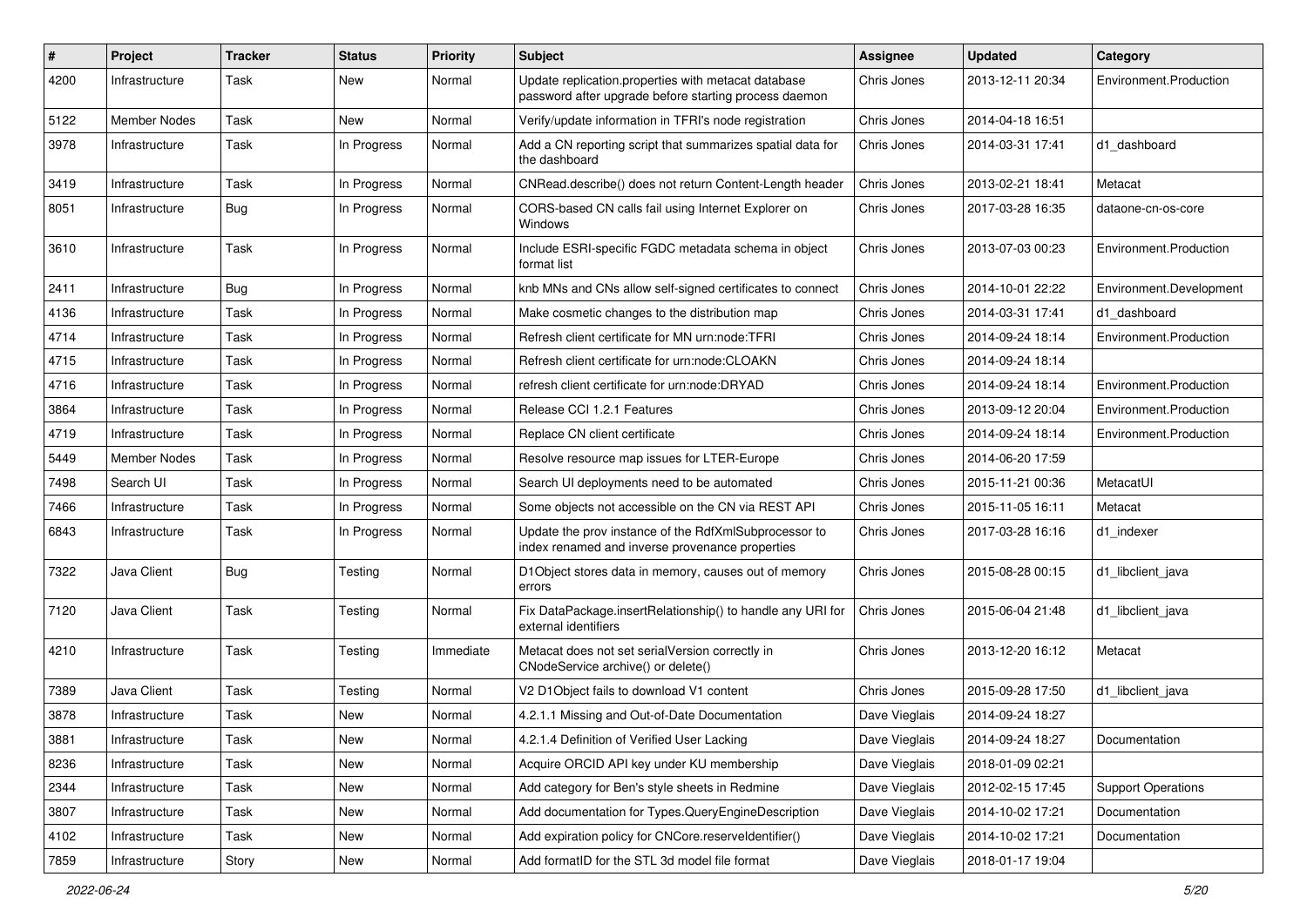| #    | Project                 | <b>Tracker</b> | <b>Status</b> | <b>Priority</b> | <b>Subject</b>                                                                               | Assignee      | <b>Updated</b>   | Category                      |
|------|-------------------------|----------------|---------------|-----------------|----------------------------------------------------------------------------------------------|---------------|------------------|-------------------------------|
| 8804 | Infrastructure          | Task           | <b>New</b>    | Normal          | Add Idap backup config to cn os-core                                                         | Dave Vieglais | 2019-05-21 12:32 | dataone-cn-os-core            |
| 7427 | <b>Python Libraries</b> | Task           | <b>New</b>    | Normal          | adjust API signatures in python libraries                                                    | Dave Vieglais | 2016-03-25 01:11 | d1 libclient python           |
| 8747 | Infrastructure          | Task           | <b>New</b>    | Normal          | Adjust package configuration to persist changes between<br>updates                           | Dave Vieglais | 2018-11-16 17:32 |                               |
| 6754 | Infrastructure          | Task           | <b>New</b>    | Normal          | Architecture API loose ends                                                                  | Dave Vieglais | 2015-01-13 18:54 | Architecture Design           |
| 3520 | Member Nodes            | MNDeployment   | <b>New</b>    | Low             | <b>ARCTOS Collaborative Collection Management Solution</b>                                   | Dave Vieglais | 2018-04-17 17:18 |                               |
| 3518 | Member Nodes            | Task           | <b>New</b>    | Normal          | Arctos: New MN discussion                                                                    | Dave Vieglais | 2013-01-25 18:27 |                               |
| 8235 | Infrastructure          | Task           | <b>New</b>    | Normal          | Arrange with KU library to make use of ORCID membership<br>to support DataONE authentication | Dave Vieglais | 2018-01-09 02:01 |                               |
| 2464 | Infrastructure          | Task           | <b>New</b>    | Normal          | Authentication - no space after comma in subjects                                            | Dave Vieglais | 2014-10-02 17:21 | Documentation                 |
| 2466 | Infrastructure          | Task           | <b>New</b>    | Normal          | Authentication - Remove references to Principal                                              | Dave Vieglais | 2014-10-02 17:21 | Documentation                 |
| 2465 | Infrastructure          | Task           | <b>New</b>    | Normal          | Authentication - Remove TODO about selecting format for<br>principal name                    | Dave Vieglais | 2014-10-02 17:21 | Documentation                 |
| 2286 | Infrastructure          | Task           | <b>New</b>    | Low             | Change Exceptions. InvalidToken to<br>Exceptions.InvalidSession                              | Dave Vieglais | 2014-10-02 17:21 | Documentation                 |
| 3063 | Infrastructure          | Task           | <b>New</b>    | Normal          | Change Mutability of Metadata documentation                                                  | Dave Vieglais | 2014-09-24 18:27 | Documentation                 |
| 2488 | Infrastructure          | Story          | <b>New</b>    | Normal          | Changing the authoritativeMembernode will require all<br>replica's systemMetadata be updated | Dave Vieglais | 2018-01-17 20:39 | d1_synchronization            |
| 4722 | Infrastructure          | Task           | <b>New</b>    | Normal          | Clarify permissions for CN                                                                   | Dave Vieglais | 2014-10-02 17:21 |                               |
| 7601 | Infrastructure          | <b>Bug</b>     | <b>New</b>    | High            | CN checksum inconsistencies                                                                  | Dave Vieglais | 2016-01-26 19:29 |                               |
| 2342 | Infrastructure          | Task           | <b>New</b>    | Normal          | CNCore.reserveldentifier() - Update REST description                                         | Dave Vieglais | 2014-10-02 17:21 | Documentation                 |
| 6392 | Infrastructure          | Decision       | <b>New</b>    | Normal          | CN getChecksum REST API design review                                                        | Dave Vieglais | 2014-09-18 17:09 | Requirement                   |
| 3314 | Infrastructure          | Task           | <b>New</b>    | Normal          | CNRead.getQueryEngineDescription() - REST URL                                                | Dave Vieglais | 2014-10-02 17:21 | Documentation                 |
| 3315 | Infrastructure          | Task           | New           | Normal          | CNRead.query() - POST in addition to GET                                                     | Dave Vieglais | 2014-10-02 17:21 | Documentation                 |
| 2394 | Infrastructure          | Task           | New           | Normal          | CNRead.search() - solr / SOLR                                                                | Dave Vieglais | 2014-10-02 17:21 | Documentation                 |
| 2131 | Infrastructure          | Task           | <b>New</b>    | Normal          | CNRegister.updateNodeCapabilities() - nodeid -> nodeId                                       | Dave Vieglais | 2014-10-02 17:21 |                               |
| 2054 | Infrastructure          | Task           | New           | Normal          | CNReplication.setReplicationPolicy(),<br>updateReplicationMetadata()                         | Dave Vieglais | 2014-10-02 17:21 | Documentation                 |
| 2475 | Infrastructure          | Task           | <b>New</b>    | Normal          | CNReplication.setReplicationStatus() - How to represent<br>null                              | Dave Vieglais | 2014-10-02 17:21 | Documentation                 |
| 3411 | <b>Member Nodes</b>     | Task           | New           | Normal          | Collate documents of relevance to MN deployment and<br>operation                             | Dave Vieglais | 2012-12-01 18:33 |                               |
| 3974 | Infrastructure          | Task           | New           | Normal          | Complete agenda for meeting                                                                  | Dave Vieglais | 2013-09-11 20:59 |                               |
| 1227 | Infrastructure          | Task           | New           | Normal          | configure Hudson to build Mercury for deployment to a CN                                     | Dave Vieglais | 2011-01-13 15:16 | d1_mercury                    |
| 8237 | Infrastructure          | Task           | New           | Normal          | Configure production environment to use new API key<br>under KU ORCID membership             | Dave Vieglais | 2018-01-09 02:21 | Authentication, Authorization |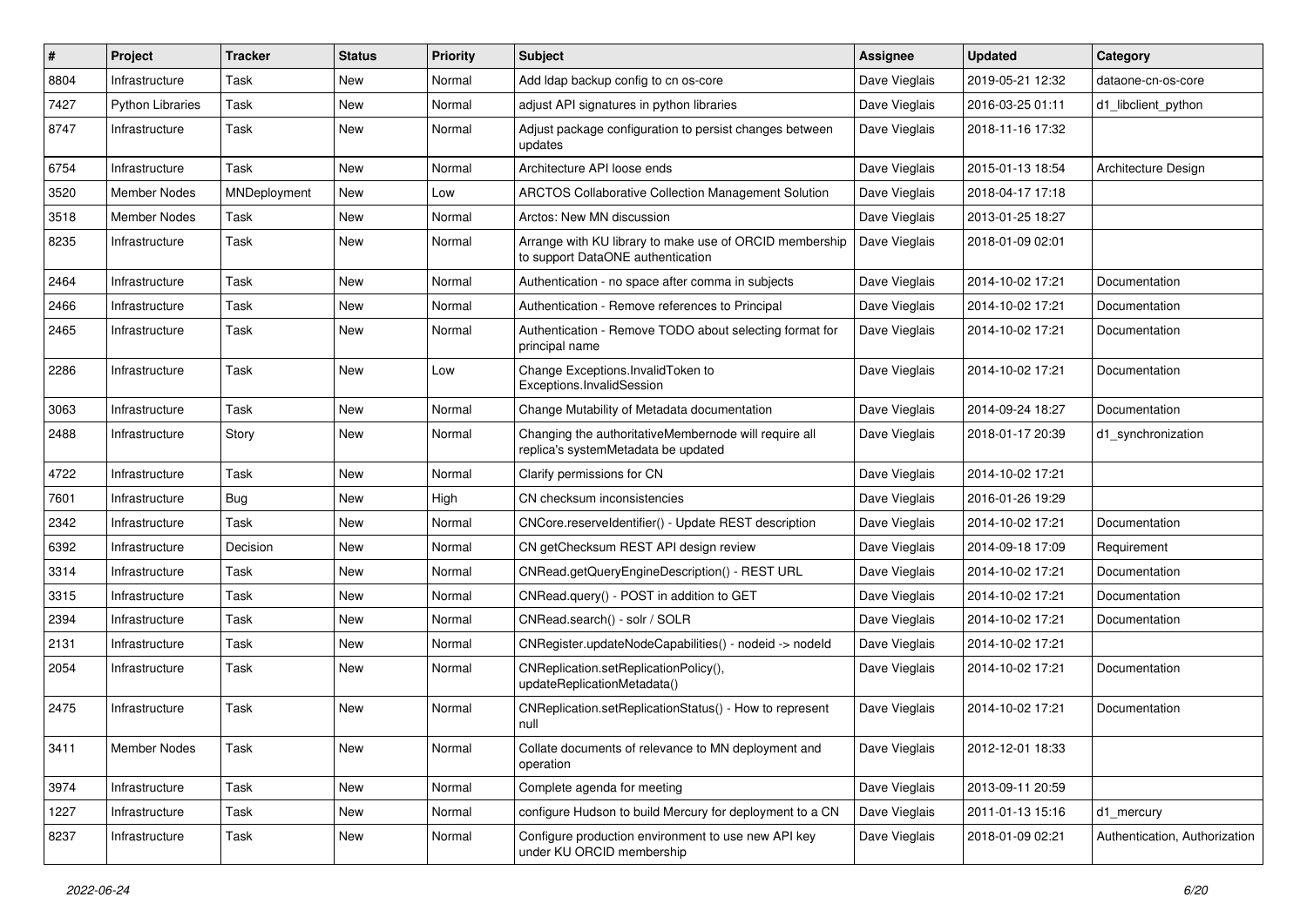| #    | Project             | <b>Tracker</b> | <b>Status</b> | <b>Priority</b> | <b>Subject</b>                                                                                                        | <b>Assignee</b> | <b>Updated</b>   | Category                      |
|------|---------------------|----------------|---------------|-----------------|-----------------------------------------------------------------------------------------------------------------------|-----------------|------------------|-------------------------------|
| 4068 | <b>Member Nodes</b> | Task           | New           | Normal          | Coordinate discussions for biodiversity data in DataONE<br>with TDWG participants                                     | Dave Vieglais   | 2016-06-17 19:31 |                               |
| 6513 | Infrastructure      | Story          | New           | Normal          | Create a Local Cache of all Membernode log records on the<br>single master CN                                         | Dave Vieglais   | 2018-01-17 19:49 | d1_log_aggregation            |
| 7103 | <b>Member Nodes</b> | Task           | <b>New</b>    | Normal          | Create a new test certificate for mnStagePISCO                                                                        | Dave Vieglais   | 2015-05-14 18:29 |                               |
| 4704 | Infrastructure      | Task           | New           | Normal          | Create a view of MN holdings from a CN perspective                                                                    | Dave Vieglais   | 2014-04-09 15:33 |                               |
| 7166 | OGC-Slender<br>Node | Story          | New           | Normal          | Create ORE document for an NODC data package                                                                          | Dave Vieglais   | 2015-06-08 18:50 |                               |
| 8161 | Infrastructure      | Bug            | <b>New</b>    | Normal          | d1-processing Out of Memory Error                                                                                     | Dave Vieglais   | 2018-02-20 16:19 | d1_process_daemon             |
| 8634 | <b>Member Nodes</b> | Story          | New           | Normal          | DAAC: Testing & Development                                                                                           | Dave Vieglais   | 2018-07-02 14:55 |                               |
| 2660 | Infrastructure      | Task           | New           | Normal          | Deciding on a key size for D1 certs                                                                                   | Dave Vieglais   | 2014-10-02 17:21 | Documentation                 |
| 2123 | Infrastructure      | Task           | New           | Normal          | Description of serialVersion                                                                                          | Dave Vieglais   | 2014-10-02 17:21 | Documentation                 |
| 2944 | Infrastructure      | Story          | New           | Normal          | Design and implement a MN kill switch mechanism                                                                       | Dave Vieglais   | 2018-01-17 20:30 | <b>Support Operations</b>     |
| 7155 | OGC-Slender<br>Node | Task           | New           | Normal          | Design the connector, including sources of key information                                                            | Dave Vieglais   | 2015-06-05 11:42 |                               |
| 2688 | Infrastructure      | Task           | New           | Normal          | Develop guidelines for how Subject entries are handled -<br>creation, normalization, comparison                       | Dave Vieglais   | 2014-09-24 18:27 | Documentation                 |
| 7559 | Infrastructure      | Story          | New           | Normal          | Develop plan for securing application passwords in the CN<br>stack                                                    | Dave Vieglais   | 2018-01-17 19:34 | Architecture Design           |
| 8780 | Infrastructure      | Feature        | New           | Normal          | Develop support for DataCite 4.0 and 4.1 and 4.2                                                                      | Dave Vieglais   | 2019-03-30 20:38 | d1 indexer                    |
| 7176 | Infrastructure      | Task           | New           | Normal          | Develop textual documentation for certificate management                                                              | Dave Vieglais   | 2015-06-10 01:33 | Documentation                 |
| 7177 | Infrastructure      | Task           | New           | Normal          | Develop video documentation for certificate management                                                                | Dave Vieglais   | 2015-06-10 01:33 | Documentation                 |
| 6167 | Infrastructure      | Task           | New           | Normal          | Docs for CNRead.search() say "SOLR" in capital but actual<br>API expects "solr" in lower case                         | Dave Vieglais   | 2014-10-02 17:21 | Documentation                 |
| 8238 | Infrastructure      | Task           | New           | Normal          | Document contacts and procedure for using KU ORCID<br>membership API key                                              | Dave Vieglais   | 2018-01-09 02:22 | Authentication, Authorization |
| 2033 | Infrastructure      | Task           | New           | Normal          | Document hardware / CN administrators and their contact<br>info                                                       | Dave Vieglais   | 2014-09-24 18:29 | Management                    |
| 3308 | Infrastructure      | Task           | New           | Normal          | Document the process for removing content contributed<br>from a specific member node and/or the entire member<br>node | Dave Vieglais   | 2014-03-14 18:29 | <b>Support Operations</b>     |
| 2030 | Infrastructure      | Task           | New           | Normal          | Document the structure and interconnections of VM host<br>hardware at UNM                                             | Dave Vieglais   | 2014-09-24 18:29 | Hardware                      |
| 2028 | Infrastructure      | Task           | New           | Normal          | Document VM specifications for CNs                                                                                    | Dave Vieglais   | 2014-09-24 18:29 | Management                    |
| 2029 | Infrastructure      | Task           | New           | Normal          | Document VM specifications for replication MNs                                                                        | Dave Vieglais   | 2014-09-24 18:29 | Management                    |
| 8109 | Infrastructure      | Story          | New           | Normal          | Does authentication token need to include group<br>information?                                                       | Dave Vieglais   | 2018-01-17 18:45 | Authentication, Authorization |
| 8367 | Infrastructure      | Story          | New           | Normal          | Duplicate jenkins jobs from UNM to UCSB                                                                               | Dave Vieglais   | 2019-01-22 19:25 | <b>Support Operations</b>     |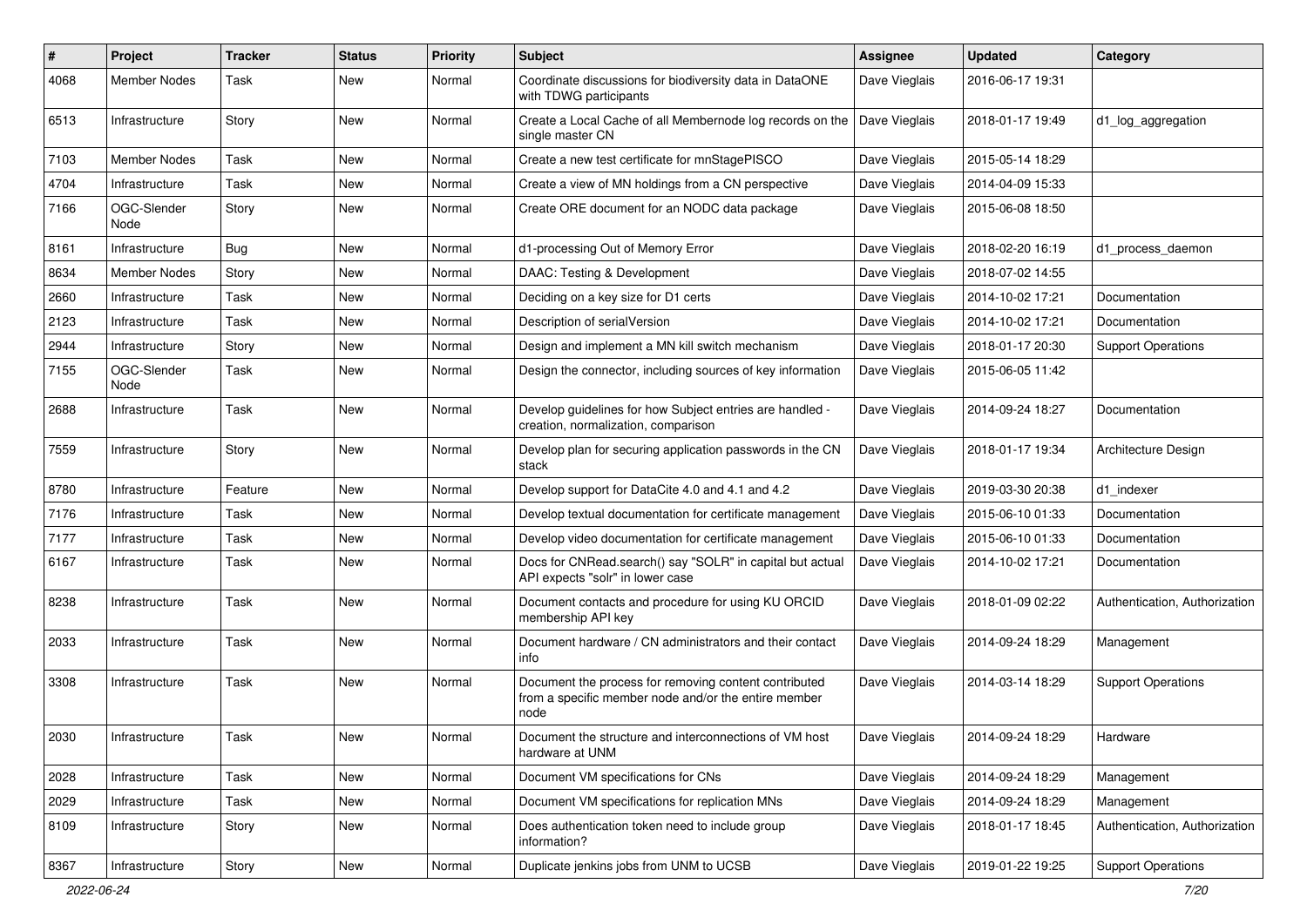| $\sharp$ | Project                 | <b>Tracker</b> | <b>Status</b> | <b>Priority</b> | <b>Subject</b>                                                                                   | <b>Assignee</b> | <b>Updated</b>   | Category                  |
|----------|-------------------------|----------------|---------------|-----------------|--------------------------------------------------------------------------------------------------|-----------------|------------------|---------------------------|
| 7169     | OGC-Slender<br>Node     | Task           | New           | Normal          | Enable tracking of obsoletes / obsoleted by for data objects                                     | Dave Vieglais   | 2015-06-08 19:01 |                           |
| 7298     | <b>Python Libraries</b> | Bug            | New           | Normal          | escapeQueryTerm should be a module method not a class<br>method                                  | Dave Vieglais   | 2015-08-18 15:06 | d1 libclient python       |
| 7170     | OGC-Slender<br>Node     | Story          | New           | Normal          | Evaluate the feasibility of extracting provenance information<br>from the journal.txt document   | Dave Vieglais   | 2015-06-08 21:28 |                           |
| 2794     | Infrastructure          | Task           | New           | Normal          | Exceptions: Remove unsupported exception serializations<br>and add "header serialization"        | Dave Vieglais   | 2014-10-02 17:21 | Documentation             |
| 7127     | DataONE API             | Task           | <b>New</b>    | Normal          | Finalize CNAuthentication interface                                                              | Dave Vieglais   | 2015-05-21 19:31 | api documentation         |
| 8749     | CN REST                 | Story          | New           | Normal          | Fix log aggregation events from the CN without associated<br>CN IPs                              | Dave Vieglais   | 2019-05-01 22:25 |                           |
| 3333     | Infrastructure          | Task           | New           | Low             | Generalize mk_* scripts for host name                                                            | Dave Vieglais   | 2012-10-11 18:50 | <b>Support Operations</b> |
| 7168     | OGC-Slender<br>Node     | Task           | New           | Normal          | Generate system metadata for data objects                                                        | Dave Vieglais   | 2015-06-08 18:59 |                           |
| 7167     | OGC-Slender<br>Node     | Task           | New           | Normal          | Generate system metadata for science metadata                                                    | Dave Vieglais   | 2015-06-08 18:58 |                           |
| 3810     | Infrastructure          | Task           | <b>New</b>    | Normal          | Identify and setup location for user oriented operational<br>docs                                | Dave Vieglais   | 2014-09-24 18:27 | <b>Support Operations</b> |
| 1442     | DataONE API             | Task           | New           | Normal          | Identify monitoring and logging use cases and requirements                                       | Dave Vieglais   | 2015-01-19 23:06 |                           |
| 1443     | DataONE API             | Task           | New           | Normal          | Identify operational requirements for monitoring and logging                                     | Dave Vieglais   | 2015-01-19 23:06 |                           |
| 7199     | Python GMN              | Task           | New           | Normal          | Implement support for token authentication approach                                              | Dave Vieglais   | 2016-03-25 01:27 |                           |
| 7767     | Infrastructure          | Task           | New           | Normal          | In DataONE search results, move map display to map<br>extent                                     | Dave Vieglais   | 2016-05-04 18:31 |                           |
| 3512     | Infrastructure          | Task           | New           | Normal          | Issue production client certificates for<br>mn-{ucsb orc unm}-2.dataone.org replica target nodes | Dave Vieglais   | 2013-01-23 16:34 | Environment.Production    |
| 8771     | CN REST                 | Story          | New           | Normal          | Issue with LDAP when updating `nodeReplicationPolicy`                                            | Dave Vieglais   | 2019-03-05 19:43 | d1_cn_rest                |
| 8213     | Member Nodes            | Story          | New           | Normal          | KUBI node is not responding as a MN                                                              | Dave Vieglais   | 2017-11-06 22:18 |                           |
| 3108     | Infrastructure          | Task           | <b>New</b>    | Normal          | lastHarvested date is always equal to the current time.                                          | Dave Vieglais   | 2012-07-30 22:11 |                           |
| 8602     | Infrastructure          | Story          | New           | Normal          | Log aggregation and augmentation process mid 2018<br>updates                                     | Dave Vieglais   | 2018-06-07 20:49 | d1_log_aggregation        |
| 8603     | Infrastructure          | <b>Bug</b>     | <b>New</b>    | Normal          | log aggregation incorrectly assigning location information                                       | Dave Vieglais   | 2018-06-07 20:52 | d1_log_aggregation        |
| 7688     | Infrastructure          | <b>Bug</b>     | New           | Normal          | LogAggregation unable to change BaseURLs upon<br>updateNodeCapabilities notification             | Dave Vieglais   | 2018-01-02 12:02 | d1_log_aggregation        |
| 7605     | Infrastructure          | Story          | New           | Normal          | MemberNodes not authorizing CN to harvest log records                                            | Dave Vieglais   | 2018-01-17 19:33 | Environment.Production    |
| 8366     | Infrastructure          | Story          | New           | Normal          | Migrate jenkins continuous integration from UNM to UCSB                                          | Dave Vieglais   | 2019-01-22 19:26 | <b>Support Operations</b> |
| 7279     | Infrastructure          | Task           | New           | Normal          | MN implementation documentation - need document<br>management solution                           | Dave Vieglais   | 2015-07-28 22:24 | Documentation             |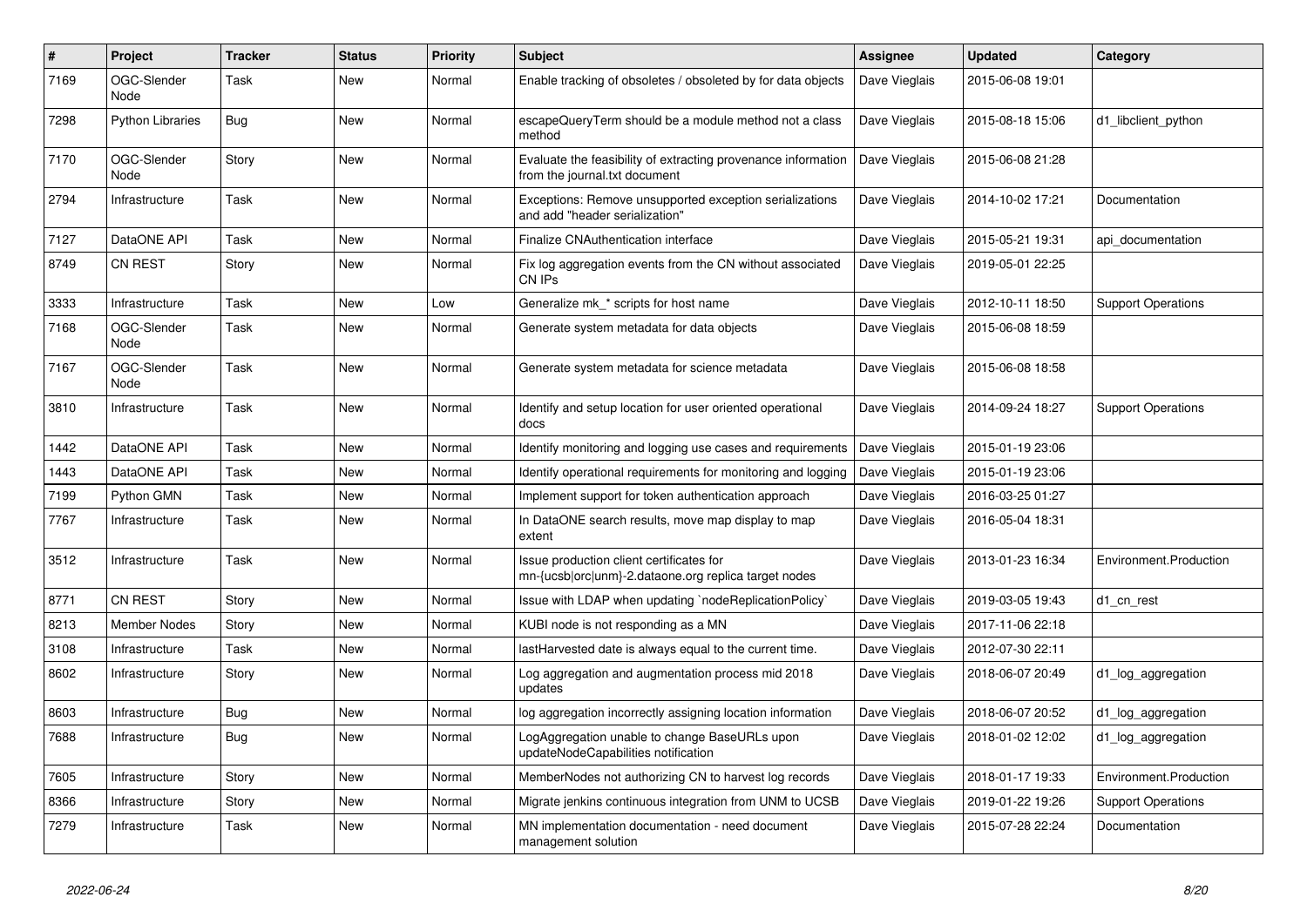| #    | Project                 | <b>Tracker</b> | <b>Status</b> | <b>Priority</b> | <b>Subject</b>                                                                                                                       | Assignee      | <b>Updated</b>   | Category               |
|------|-------------------------|----------------|---------------|-----------------|--------------------------------------------------------------------------------------------------------------------------------------|---------------|------------------|------------------------|
| 2793 | Infrastructure          | Task           | <b>New</b>    | Normal          | MNRead.describe() - Document special requirement of<br>returning D1 exceptions in header                                             | Dave Vieglais | 2014-10-02 17:21 | Documentation          |
| 4723 | Infrastructure          | Task           | <b>New</b>    | Normal          | MN recognition of CN                                                                                                                 | Dave Vieglais | 2014-10-02 17:21 |                        |
| 2646 | Infrastructure          | Task           | <b>New</b>    | Normal          | MNReplication.getReplica() - Add information about<br>CNReplication.isNodeAuthorized()                                               | Dave Vieglais | 2014-10-02 17:21 | Documentation          |
| 2142 | Infrastructure          | Task           | <b>New</b>    | Normal          | MNReplication.getReplica() - include PID in signature                                                                                | Dave Vieglais | 2014-10-02 17:21 | Documentation          |
| 2826 | Infrastructure          | Task           | <b>New</b>    | Normal          | MNStorage.archive() - Permissions                                                                                                    | Dave Vieglais | 2014-10-02 17:21 | Documentation          |
| 2508 | Infrastructure          | Task           | <b>New</b>    | Normal          | MNStorage.delete(), MNStorage.update() - Action must be<br>denied for replicas.                                                      | Dave Vieglais | 2014-10-02 17:21 | Documentation          |
| 2809 | Infrastructure          | Task           | <b>New</b>    | Normal          | MNStorage.update() - Make behavior explicit                                                                                          | Dave Vieglais | 2014-10-02 17:21 | Documentation          |
| 7838 | DataONE API             | Task           | <b>New</b>    | Normal          | Modify the obsolescence chain process to accommodate<br>the use case where both old and new PIDs are present on<br>the CN for v1 MNs | Dave Vieglais | 2016-06-29 02:20 |                        |
| 6478 | Infrastructure          | Task           | <b>New</b>    | Normal          | move mncheck VM to a different VMhost                                                                                                | Dave Vieglais | 2014-10-01 20:34 | MNWebChecker           |
| 8108 | Infrastructure          | Support        | <b>New</b>    | Normal          | Must determine the state of replication auditing for when<br>replicas on non-functioning MNs are still reported as<br>complete       | Dave Vieglais | 2017-06-06 17:56 | d1 replication auditor |
| 3598 | Infrastructure          | Task           | <b>New</b>    | Normal          | Node document subject description is a bit unclear                                                                                   | Dave Vieglais | 2014-10-02 17:21 | Documentation          |
| 6759 | DataONE API             | Story          | <b>New</b>    | Normal          | ObjectFormat Management                                                                                                              | Dave Vieglais | 2015-01-19 23:17 |                        |
| 3067 | Infrastructure          | Task           | <b>New</b>    | Normal          | Old DAAC PIDs to archive                                                                                                             | Dave Vieglais | 2013-01-02 14:14 | mn.Mercury             |
| 3099 | Infrastructure          | Decision       | <b>New</b>    | Normal          | ONE-Mercury display of data set citation                                                                                             | Dave Vieglais | 2012-07-23 21:24 | d1_mercury             |
| 7839 | DataONE API             | Task           | <b>New</b>    | Normal          | Online documentation places synchronize in CNRead api                                                                                | Dave Vieglais | 2016-12-21 09:04 | api documentation      |
| 6069 | Infrastructure          | Story          | <b>New</b>    | Normal          | open ask.dataone.org sign-in to community                                                                                            | Dave Vieglais | 2014-10-01 20:39 | Documentation          |
| 7850 | Infrastructure          | Task           | <b>New</b>    | Normal          | Passing SID to MNRead.systemMetadataChanged()                                                                                        | Dave Vieglais | 2016-07-20 20:00 |                        |
| 3519 | <b>Member Nodes</b>     | MNDeployment   | <b>New</b>    | Low             | Prairie Research Institute                                                                                                           | Dave Vieglais | 2015-11-19 17:00 |                        |
| 2593 | Infrastructure          | Task           | <b>New</b>    | Normal          | Prepare science data and metadata content for the<br>workshop                                                                        | Dave Vieglais | 2012-04-09 22:52 |                        |
| 8583 | DataONE API             | Feature        | New           | Normal          | Provide some mechanism for diagnosing correctness of MN<br>certificates                                                              | Dave Vieglais | 2018-05-02 03:18 |                        |
| 8823 | Infrastructure          | Story          | <b>New</b>    | High            | Recent Apache and OpenSSL combinations break<br>connectivity on Ubuntu 18.04                                                         | Dave Vieglais | 2019-06-19 02:43 |                        |
| 8222 | Infrastructure          | Task           | <b>New</b>    | Normal          | reindex all isotc211 content in production to reflect final<br>decisions from origin field mapping                                   | Dave Vieglais | 2018-03-22 16:56 | d1 indexer             |
| 6056 | Infrastructure          | Story          | <b>New</b>    | Normal          | remove log aggregation processing from d1-processing<br>Linux service                                                                | Dave Vieglais | 2018-01-17 19:55 | d1 log aggregation     |
| 7425 | <b>Python Libraries</b> | Task           | <b>New</b>    | Normal          | Replace httplib low level use in RestClient with the requests<br>library                                                             | Dave Vieglais | 2016-03-25 02:03 | d1 common python       |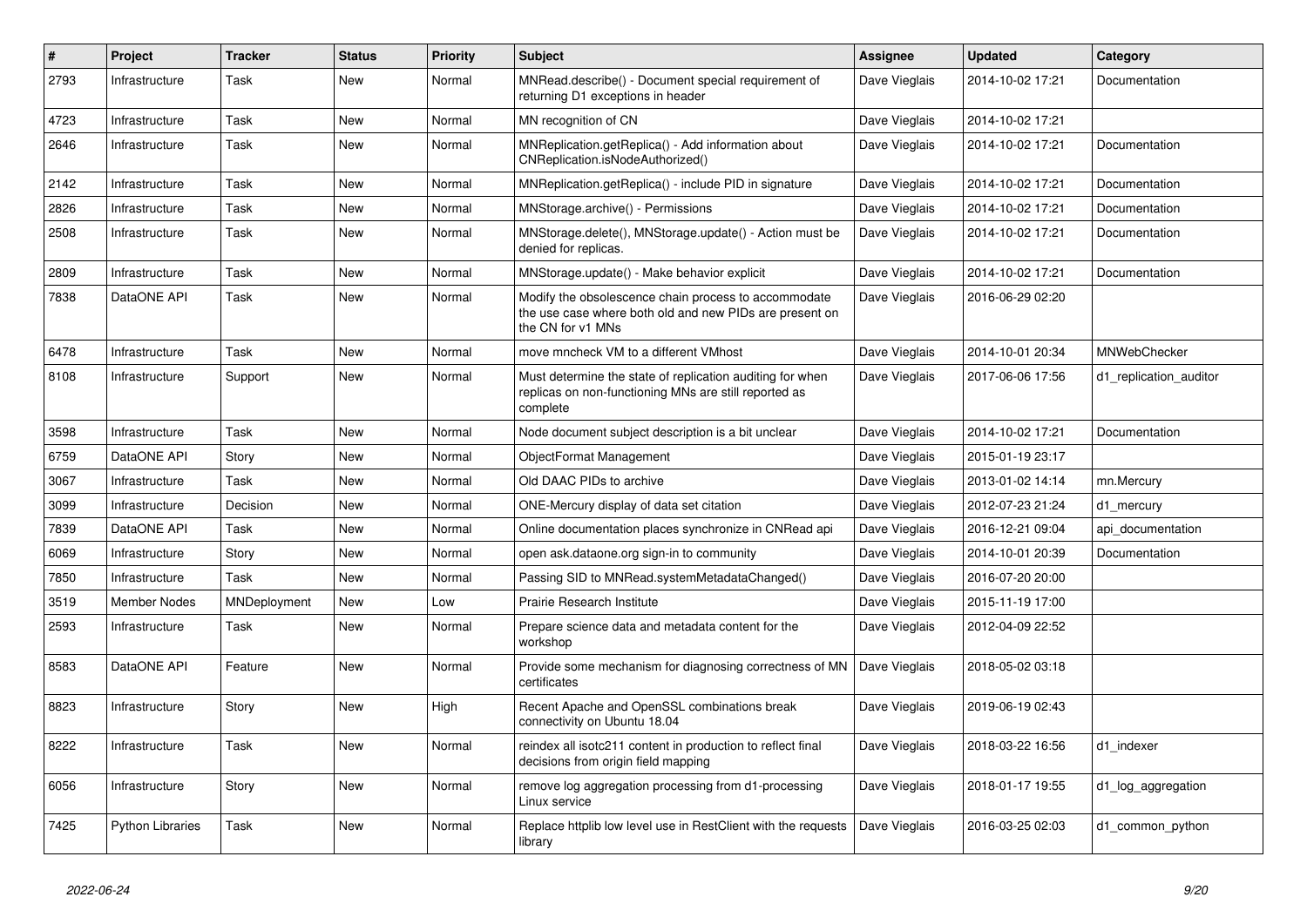| $\vert$ # | Project        | <b>Tracker</b> | <b>Status</b> | <b>Priority</b> | <b>Subject</b>                                                                                              | Assignee      | <b>Updated</b>   | Category       |
|-----------|----------------|----------------|---------------|-----------------|-------------------------------------------------------------------------------------------------------------|---------------|------------------|----------------|
| 8642      | Infrastructure | Bug            | New           | Normal          | Replication tasks apparently not deleted from backing store<br>in a timely fashion                          | Dave Vieglais | 2018-07-05 12:11 | d1 replication |
| 393       | Requirements   | Requirement    | New           | High            | (Requirement) Access control rule evaluation must be<br>highly scalable and responsive.                     | Dave Vieglais | 2010-09-06 20:27 | Requirement    |
| 580       | Requirements   | Requirement    | New           | Low             | (Requirement) All software developed on the project should<br>be open source                                | Dave Vieglais | 2010-04-15 22:57 |                |
| 764       | Requirements   | Requirement    | <b>New</b>    | High            | (Requirement) Authentication and access control should be<br>consistently available                         | Dave Vieglais | 2010-09-06 20:32 | Requirement    |
| 763       | Requirements   | Requirement    | <b>New</b>    | High            | (Requirement) Authentication and authorization services are<br>geographically replicated                    | Dave Vieglais | 2010-09-06 20:52 | Requirement    |
| 772       | Requirements   | Requirement    | New           | High            | (Requirement) Authentication services should be<br>compatible with existing infrastructure and applications | Dave Vieglais | 2010-08-11 07:54 | Requirement    |
| 777       | Requirements   | Requirement    | <b>New</b>    | High            | (Requirement) Authorization rules should support common<br>permission levels                                | Dave Vieglais | 2010-09-06 20:49 | Requirement    |
| 769       | Requirements   | Requirement    | <b>New</b>    | High            | (Requirement) Authorization should support critical roles,<br>such as curators and system administrators    | Dave Vieglais | 2010-09-06 03:02 | Requirement    |
| 770       | Requirements   | Requirement    | New           | High            | (Requirement) Authorization system should be able to<br>express the pseudo-principal concepts like 'public' | Dave Vieglais | 2010-08-11 00:41 | Requirement    |
| 820       | Requirements   | Requirement    | New           | High            | (Requirement) Common API for authentication and<br>authorization operations                                 | Dave Vieglais | 2010-09-06 21:23 | Requirement    |
| 390       | Requirements   | Requirement    | New           | High            | (Requirement) Consistent mechanism for identifying users                                                    | Dave Vieglais | 2010-09-06 20:50 | Requirement    |
| 391       | Requirements   | Requirement    | New           | High            | (Requirement) Enable different classes of users<br>commensurate with their roles.                           | Dave Vieglais | 2010-09-06 20:51 | Requirement    |
| 384       | Requirements   | Requirement    | New           | High            | (Requirement) Enable efficient mechanisms for users to<br>discover content                                  | Dave Vieglais | 2010-09-06 03:58 | d1 common java |
| 392       | Requirements   | Requirement    | New           | High            | (Requirement) Identity and access control should be<br>interoperable across datanets                        | Dave Vieglais | 2010-09-06 20:31 | Requirement    |
| 768       | Requirements   | Requirement    | New           | High            | (Requirement) Need default authz policies that resolve<br>problems associated with inaccessible principals  | Dave Vieglais | 2010-08-11 00:34 | Requirement    |
| 822       | Requirements   | Requirement    | New           | High            | (Requirement) Object access and manipulation should be<br>responsive                                        | Dave Vieglais | 2010-09-06 20:27 | d1_common_java |
| 821       | Requirements   | Requirement    | <b>New</b>    | High            | (Requirement) Sponsor required functionality                                                                | Dave Vieglais | 2010-09-06 03:28 | d1_common_java |
| 318       | Requirements   | Requirement    | New           | High            | (Requirement) Sponsor required Y1 functionality                                                             | Dave Vieglais | 2010-09-06 03:24 | d1 common java |
| 795       | Requirements   | Requirement    | New           | High            | (Requirement) System must support revocation of user<br>permissions                                         | Dave Vieglais | 2010-08-29 20:45 | Requirement    |
| 411       | Requirements   | Requirement    | New           | High            | (Requirement) The infrastructure must survive destruction<br>of one or more data storage nodes              | Dave Vieglais | 2010-09-06 03:10 | d1 common java |
| 765       | Requirements   | Requirement    | New           | High            | (Requirement) Tools can access an API for authn and authz   Dave Vieglais                                   |               | 2010-09-06 20:30 | Requirement    |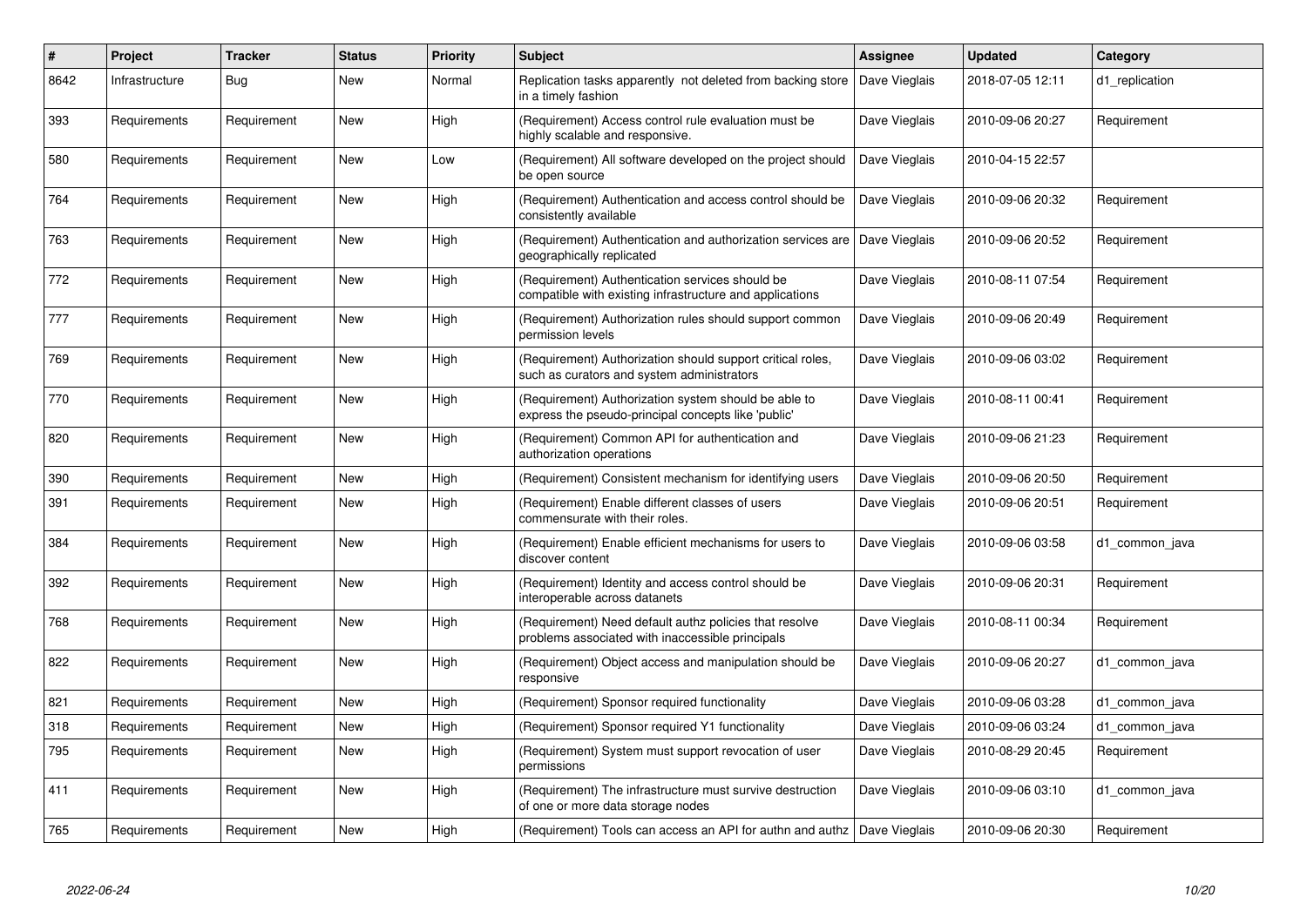| $\pmb{\#}$ | Project             | <b>Tracker</b> | <b>Status</b> | <b>Priority</b> | <b>Subject</b>                                                                                                                                             | <b>Assignee</b> | <b>Updated</b>   | Category                      |
|------------|---------------------|----------------|---------------|-----------------|------------------------------------------------------------------------------------------------------------------------------------------------------------|-----------------|------------------|-------------------------------|
| 762        | Requirements        | Requirement    | New           | High            | (Requirement) User identities can be derived from existing<br>institutional directory services                                                             | Dave Vieglais   | 2010-09-06 03:01 | Requirement                   |
| 771        | Requirements        | Requirement    | New           | High            | (Requirement) User identities should have simple string<br>serializations that express both the user identity and<br>namespace from which it is drawn      | Dave Vieglais   | 2010-09-06 03:12 | Requirement                   |
| 761        | Requirements        | Requirement    | New           | High            | (Requirement) Users can specify authorization rules for<br>data objects, science metadata objects, and process<br>artifacts separately                     | Dave Vieglais   | 2010-09-06 03:06 | Requirement                   |
| 767        | Requirements        | Requirement    | New           | High            | (Requirement) Users need to be able to express embargo<br>rules for data                                                                                   | Dave Vieglais   | 2010-08-11 00:16 | Requirement                   |
| 766        | Requirements        | Requirement    | New           | High            | (Requirement) Users should be able to easily assign proxy<br>privileges to other users and to systems acting on their<br>behalf for limited time durations | Dave Vieglais   | 2010-08-11 00:11 | Requirement                   |
| 3720       | Infrastructure      | Story          | New           | Normal          | resource maps should be validated                                                                                                                          | Dave Vieglais   | 2018-01-17 20:17 | Documentation                 |
| 3901       | Infrastructure      | Task           | New           | Normal          | Review Mozilla Persona as an alternative for identity<br>management                                                                                        | Dave Vieglais   | 2013-08-09 11:57 | Documentation                 |
| 3891       | Infrastructure      | Task           | New           | Normal          | review vulnerability to BREACH attacks                                                                                                                     | Dave Vieglais   | 2013-08-07 15:01 | Authentication, Authorization |
| 7918       | <b>CN REST</b>      | <b>Bug</b>     | New           | Normal          | SEAD object only partially synchronized - missing<br>autogen.2016092916012224122 document from<br>/var/metacat/documents                                   | Dave Vieglais   | 2016-10-21 18:00 | cn_metacat                    |
| 2810       | Infrastructure      | Task           | New           | Normal          | setReplicationStatus() example rwt state transition is<br>incorrect                                                                                        | Dave Vieglais   | 2014-10-02 17:21 | Documentation                 |
| 1762       | Infrastructure      | Task           | New           | Normal          | Sketch CN components and associations                                                                                                                      | Dave Vieglais   | 2014-10-02 17:40 |                               |
| 2227       | Infrastructure      | Task           | New           | Normal          | Specify valid mimetypes for responses                                                                                                                      | Dave Vieglais   | 2014-10-02 17:21 | Documentation                 |
| 2083       | Infrastructure      | Task           | New           | Normal          | Split the CN API into public and private sections                                                                                                          | Dave Vieglais   | 2014-10-02 17:21 | Documentation                 |
| 3994       | <b>Member Nodes</b> | Task           | New           | Normal          | Stories and bugs are showing up in the MN Dashboard;<br>should be restricted to MNDeployment trackers                                                      | Dave Vieglais   | 2013-09-26 23:34 |                               |
| 7095       | Python GMN          | Story          | New           | Low             | Support HTTP redirect capability for GMN within the Vendor<br>Specific Extension model                                                                     | Dave Vieglais   | 2016-03-25 02:30 |                               |
| 6543       | Infrastructure      | Story          | New           | Normal          | Support RIF-CS metadata standard                                                                                                                           | Dave Vieglais   | 2018-01-17 19:46 | Format ID                     |
| 4098       | Infrastructure      | Task           | New           | Normal          | Synchronization should allow valid replicas held by MNs to<br>set obsoletedBy and archive flags                                                            | Dave Vieglais   | 2014-07-31 22:23 | d1_synchronization            |
| 8076       | Infrastructure      | Bug            | New           | High            | sysmeta can not be retrieved for some objects                                                                                                              | Dave Vieglais   | 2017-04-22 01:54 | dataone-cn-rest-service       |
| 2172       | Infrastructure      | Task           | New           | Normal          | Types.DateTime: Example serialization without TZ<br>designator                                                                                             | Dave Vieglais   | 2014-10-02 17:21 | Documentation                 |
| 1961       | Infrastructure      | Task           | New           | Normal          | Types.ErrorMessage - does not exist                                                                                                                        | Dave Vieglais   | 2014-10-02 17:21 | Documentation                 |
| 1983       | Infrastructure      | Task           | New           | Normal          | UC04 describes MNCore.ping() with discovery capability                                                                                                     | Dave Vieglais   | 2014-10-02 17:21 | Documentation                 |
| 7096       | CN REST             | Task           | New           | Normal          | Unexpectedly closed streams / disconnects on UNM<br>network                                                                                                | Dave Vieglais   | 2015-05-12 17:49 |                               |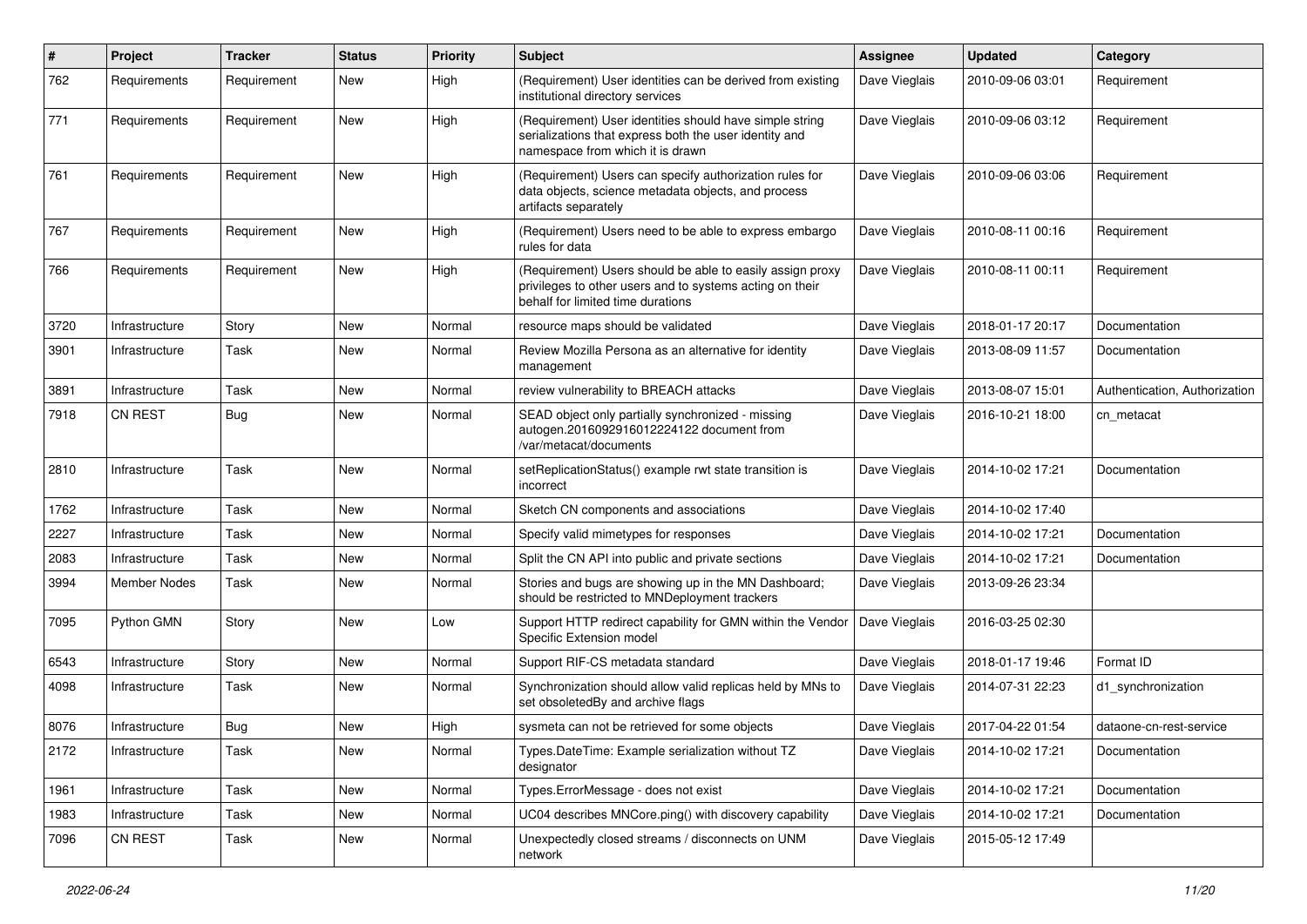| #    | Project                           | <b>Tracker</b> | <b>Status</b> | <b>Priority</b> | <b>Subject</b>                                                                                             | <b>Assignee</b> | <b>Updated</b>   | Category                      |
|------|-----------------------------------|----------------|---------------|-----------------|------------------------------------------------------------------------------------------------------------|-----------------|------------------|-------------------------------|
| 3728 | Infrastructure                    | Task           | New           | Normal          | Update and augment architecture use cases to describe<br>processes for property changes on system metadata | Dave Vieglais   | 2014-09-24 18:27 | Documentation                 |
| 4190 | Infrastructure                    | Task           | New           | Normal          | Update architecture docs to import dataoneErrors.xsd                                                       | Dave Vieglais   | 2014-09-24 18:28 | Documentation                 |
| 8368 | Infrastructure                    | Story          | <b>New</b>    | Normal          | Update backup strategy for jenkins job configurations to<br>subversion                                     | Dave Vieglais   | 2019-01-22 19:25 | <b>Support Operations</b>     |
| 7439 | <b>MN Service</b><br>Registration | Task           | New           | Normal          | Update the search interface to support rendering and other<br>actions for services                         | Dave Vieglais   | 2015-10-16 14:06 |                               |
| 8604 | Infrastructure                    | Task           | New           | Normal          | Update the static IP lists for robots etc                                                                  | Dave Vieglais   | 2018-06-07 20:56 | d1_log_aggregation            |
| 1986 | Infrastructure                    | Task           | New           | Normal          | Update UC04 to use correct CN method for determining if a<br>PID exists                                    | Dave Vieglais   | 2014-10-02 17:21 | Documentation                 |
| 7183 | Infrastructure                    | Story          | New           | Normal          | Update wild card server certificate on all test.dataone.org<br>systems                                     | Dave Vieglais   | 2015-06-15 15:10 | <b>Support Operations</b>     |
| 3380 | Infrastructure                    | Task           | <b>New</b>    | Normal          | Upgrade d1 client hzpeek to Hazelcast 2.x                                                                  | Dave Vieglais   | 2012-12-12 16:50 |                               |
| 8234 | Infrastructure                    | Story          | New           | Normal          | Use University of Kansas ORCID membership to support<br>authentication in production environment           | Dave Vieglais   | 2018-01-09 19:10 | Authentication, Authorization |
| 8066 | Infrastructure                    | Task           | New           | Normal          | Verify completeness of unit test<br>MetacatRdfXmlSubprocessorTest                                          | Dave Vieglais   | 2017-04-11 23:47 | d1_indexer                    |
| 2791 | Infrastructure                    | Task           | New           | Normal          | verify on dev machines                                                                                     | Dave Vieglais   | 2012-05-21 17:41 | d1_cn_buildout                |
| 8369 | Infrastructure                    | Task           | New           | Normal          | Verify operation and transfer DNS                                                                          | Dave Vieglais   | 2018-02-15 17:40 |                               |
| 7181 | <b>Python Libraries</b>           | Task           | In Progress   | Normal          | add d1_libclient_python implementation                                                                     | Dave Vieglais   | 2016-04-21 22:37 | d1_libclient_python           |
| 2540 | Infrastructure                    | Feature        | In Progress   | Normal          | add generateIdentifier() method to MNStorage API                                                           | Dave Vieglais   | 2014-10-02 17:54 | Documentation                 |
| 4053 | Infrastructure                    | Task           | In Progress   | Normal          | Architect OPeNDAP MN                                                                                       | Dave Vieglais   | 2013-10-06 20:11 | mn.OPeNDAP                    |
| 8038 | Infrastructure                    | Story          | In Progress   | Normal          | connect logging output to a log analysis tool                                                              | Dave Vieglais   | 2018-01-17 18:52 | d1_synchronization            |
| 7358 | Infrastructure                    | Story          | In Progress   | Normal          | ContactSubject on NodeList must be valid D1 Idap entry                                                     | Dave Vieglais   | 2016-12-21 09:05 | Authentication, Authorization |
| 725  | Infrastructure                    | Story          | In Progress   | Normal          | Create Authentication and Access control design<br>specifications                                          | Dave Vieglais   | 2018-01-17 20:52 | Documentation                 |
| 7102 | <b>Member Nodes</b>               | Task           | In Progress   | Normal          | Create test server certificate for test.piscoweb.org                                                       | Dave Vieglais   | 2015-05-14 18:28 |                               |
| 4188 | Infrastructure                    | Story          | In Progress   | Normal          | dataone Exception definition and implementation requires<br>clarification                                  | Dave Vieglais   | 2018-01-17 20:05 | d1 schemas                    |
| 5141 | Infrastructure                    | Story          | In Progress   | Normal          | Describe the mn.updateSystemMetadata behavior in use<br>case document                                      | Dave Vieglais   | 2018-01-17 19:58 | Documentation                 |
| 2169 | Infrastructure                    | Task           | In Progress   | Normal          | Design content and layout for status page                                                                  | Dave Vieglais   | 2012-03-14 20:40 | d1 monitor                    |
| 7146 | OGC-Slender<br>Node               | Story          | In Progress   | Normal          | Determine formatId for content retrievable from NODC<br>services                                           | Dave Vieglais   | 2015-06-05 13:37 |                               |
| 7148 | OGC-Slender<br>Node               | Task           | In Progress   | Normal          | Determine formatId for science metadata                                                                    | Dave Vieglais   | 2015-09-22 16:27 |                               |
| 7151 | OGC-Slender<br>Node               | Story          | In Progress   | Normal          | Generate system metadata for content                                                                       | Dave Vieglais   | 2015-06-08 18:58 |                               |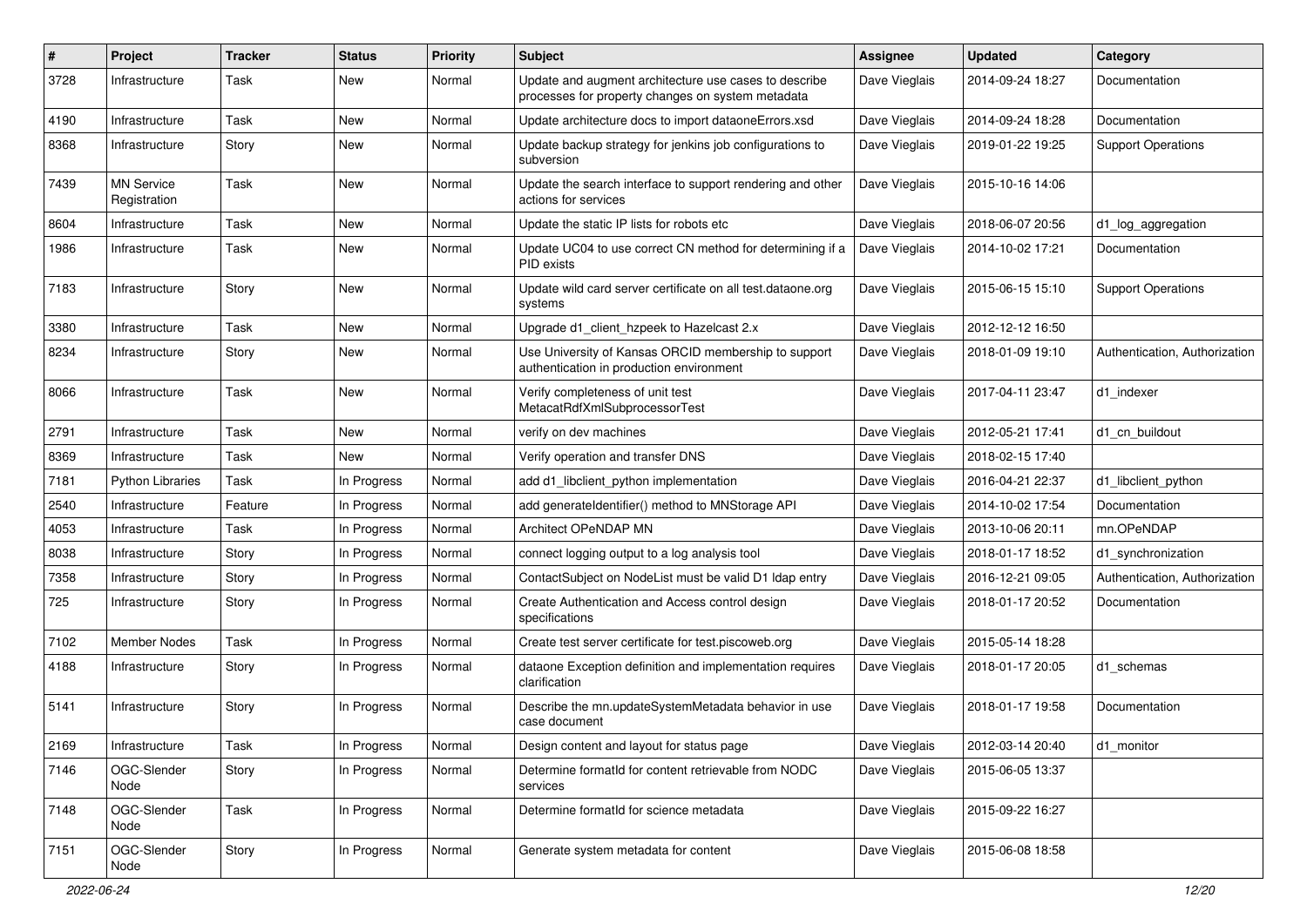| $\#$ | Project             | <b>Tracker</b> | <b>Status</b> | <b>Priority</b> | <b>Subject</b>                                                                          | <b>Assignee</b> | <b>Updated</b>   | Category            |
|------|---------------------|----------------|---------------|-----------------|-----------------------------------------------------------------------------------------|-----------------|------------------|---------------------|
| 7716 | Infrastructure      | Story          | In Progress   | Normal          | How to facilitate resubmission of sync Failures?                                        | Dave Vieglais   | 2018-01-17 19:22 | d1 synchronization  |
| 8824 | Infrastructure      | Task           | In Progress   | High            | Install Apache 2.4.39 and disable TLSv1.3 on CNs                                        | Dave Vieglais   | 2019-06-19 12:11 |                     |
| 3185 | <b>Member Nodes</b> | Task           | In Progress   | Normal          | Make initial contact with FRAMES for participation as a MN                              | Dave Vieglais   | 2012-09-05 02:12 |                     |
| 7920 | Infrastructure      | Story          | In Progress   | Normal          | migrate apache2 authorization rules from 2.2 conforming to<br>2.4                       | Dave Vieglais   | 2018-01-17 18:59 | d1 cn buildout      |
| 2827 | Infrastructure      | Task           | In Progress   | Normal          | nesting groups requires schema change*                                                  | Dave Vieglais   | 2015-06-25 22:00 | d1 schemas          |
| 4192 | Infrastructure      | Task           | In Progress   | Normal          | Notify MN implementations of the discrepancy in exception<br>definition                 | Dave Vieglais   | 2014-09-24 18:28 | Management          |
| 7407 | Infrastructure      | Story          | In Progress   | Normal          | object formats in the d1 common java bootstrap list are<br>inconsistent with production | Dave Vieglais   | 2016-03-15 16:49 | d1 indexer          |
| 6071 | Infrastructure      | Story          | In Progress   | Normal          | Release Notes and documentation                                                         | Dave Vieglais   | 2018-01-17 19:53 | Documentation       |
| 317  | Requirements        | Requirement    | In Progress   | Low             | (Requirement) Identifiers for all objects                                               | Dave Vieglais   | 2010-03-15 22:12 |                     |
| 3332 | Infrastructure      | Task           | In Progress   | Normal          | Revise use cases and add sample code                                                    | Dave Vieglais   | 2014-09-24 18:27 | Documentation       |
| 7967 | Infrastructure      | Bug            | In Progress   | Normal          | The CN is not following the xml schema definition when<br>creating dataone exceptions   | Dave Vieglais   | 2018-05-23 18:13 | Architecture Design |
| 8195 | Infrastructure      | Bug            | In Progress   | High            | Tomcat out of memory error                                                              | Dave Vieglais   | 2017-12-26 20:01 |                     |
| 7882 | Infrastructure      | Story          | In Progress   | Normal          | Tune CN logfile management                                                              | Dave Vieglais   | 2018-01-17 19:03 |                     |
| 4189 | Infrastructure      | Task           | In Progress   | Normal          | Update dataone Errors xsd to match the documentation                                    | Dave Vieglais   | 2017-01-14 00:24 | d1_schemas          |
| 7219 | Python GMN          | Story          | In Progress   | Normal          | Upgrade Django version used by GMN, add better support<br>for PUT operations            | Dave Vieglais   | 2016-03-25 01:24 |                     |
| 6497 | Python GMN          | Feature        | In Progress   | Normal          | V2 GMN Support                                                                          | Dave Vieglais   | 2016-03-25 01:27 |                     |
| 7930 | Member Nodes        | Task           | In Progress   | Normal          | verify obsoletion in tDAR sandbox                                                       | Dave Vieglais   | 2016-12-01 23:47 |                     |
| 7137 | Python GMN          | Task           | Testing       | Normal          | Add support for V2 urls                                                                 | Dave Vieglais   | 2016-03-25 01:27 |                     |
| 7138 | Python GMN          | Task           | Testing       | Normal          | Create new view functions                                                               | Dave Vieglais   | 2016-03-25 01:27 |                     |
| 4730 | <b>Member Nodes</b> | MNDeployment   | Testing       | Normal          | Global Biodiversity Information Facility                                                | Dave Vieglais   | 2018-09-26 19:45 |                     |
| 7149 | OGC-Slender<br>Node | Story          | Testing       | Normal          | Implement mechanism to retrieve a list of objects available<br>from repository          | Dave Vieglais   | 2015-06-05 13:37 |                     |
| 8847 | Member Nodes        | MNDeployment   | In Review     | Normal          | Freshwater Research and Environmental Database<br>(IGBFRED)                             | Dave Vieglais   | 2019-10-17 19:23 |                     |
| 7139 | Python GMN          | Task           | In Review     | Normal          | modify postgres schema                                                                  | Dave Vieglais   | 2016-03-25 01:27 |                     |
| 7140 | Python GMN          | Task           | In Review     | Normal          | Resolve sids to pids                                                                    | Dave Vieglais   | 2016-03-25 01:27 |                     |
| 8035 | Member Nodes        | MNDeployment   | Operational   | Normal          | IEDA_EarthChem Library (Interdisciplinary Earth Data<br>Alliance)                       | Dave Vieglais   | 2019-05-06 14:25 |                     |
| 8704 | Member Nodes        | MNDeployment   | Operational   | Normal          | EDA Marine-Geo Digital Library (Interdisciplinary Earth<br>Data Alliance)               | Dave Vieglais   | 2019-05-14 13:47 |                     |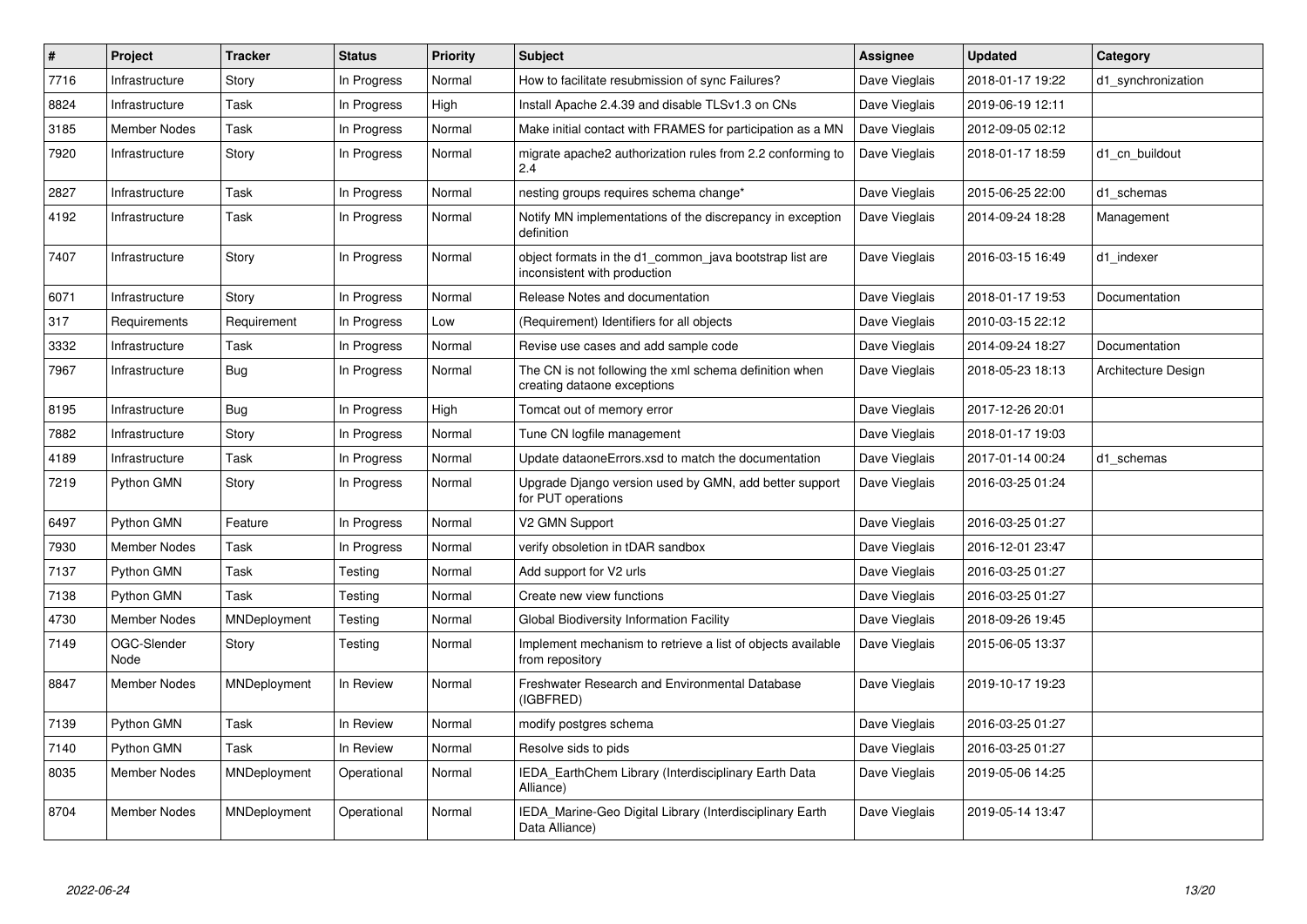| #    | Project             | <b>Tracker</b> | <b>Status</b> | <b>Priority</b> | Subject                                                                                                                                   | <b>Assignee</b> | <b>Updated</b>   | Category                |
|------|---------------------|----------------|---------------|-----------------|-------------------------------------------------------------------------------------------------------------------------------------------|-----------------|------------------|-------------------------|
| 8721 | <b>Member Nodes</b> | MNDeployment   | Operational   | Normal          | IEDA_US Antarctic Program Data Center (Interdisciplinary<br>Earth Data Alliance)                                                          | Dave Vieglais   | 2019-05-14 13:46 |                         |
| 3228 | <b>Member Nodes</b> | MNDeployment   | Operational   | Normal          | NCEI - National Centers for Environmental Information                                                                                     | Dave Vieglais   | 2019-07-08 16:28 |                         |
| 3529 | Member Nodes        | MNDeployment   | Operational   | Normal          | Replication instance at ORC                                                                                                               | Dave Vieglais   | 2018-08-31 15:21 |                         |
| 3530 | Member Nodes        | MNDeployment   | Operational   | Normal          | Replication instance at UCSB                                                                                                              | Dave Vieglais   | 2018-08-31 15:22 |                         |
| 3172 | Member Nodes        | MNDeployment   | Operational   | Normal          | Replication instance at UNM                                                                                                               | Dave Vieglais   | 2018-08-31 15:22 |                         |
| 3191 | <b>Member Nodes</b> | MNDeployment   | Deferred      | Normal          | <b>UC Vertnet Member Node</b>                                                                                                             | Dave Vieglais   | 2017-01-31 14:54 |                         |
| 8232 | Member Nodes        | Task           | New           | Normal          | MN Dashboard/Website Deployment Workflow<br>Documentation                                                                                 | Dustin Allen    | 2018-01-08 23:30 |                         |
| 2594 | Infrastructure      | Task           | <b>New</b>    | Normal          | Prepare a Mercury MN overview for the workshop                                                                                            | Giri Palanisamy | 2012-04-09 22:59 | mn.Mercury              |
| 7922 | Infrastructure      | Task           | New           | Normal          | <b>DataONE Accessibility</b>                                                                                                              | Isis Serna      | 2016-10-31 23:05 |                         |
| 6048 | <b>Member Nodes</b> | Task           | New           | Normal          | Fix 404 NotFound erros on the EDORA MN                                                                                                    | Jim Green       | 2014-11-24 14:57 |                         |
| 8173 | Infrastructure      | Story          | New           | High            | add checks for retrograde systemMetadata changes                                                                                          | Jing Tao        | 2018-01-17 18:38 | d1_indexer              |
| 8587 | <b>Member Nodes</b> | Task           | New           | Normal          | Add DataONE Logo to SanParks website                                                                                                      | Jing Tao        | 2018-05-09 21:19 |                         |
| 8184 | Infrastructure      | Feature        | New           | Normal          | a feature indicates to restart tomcat when hazelcast client<br>died                                                                       | Jing Tao        | 2017-09-14 19:14 | Metacat                 |
| 4674 | Infrastructure      | <b>Bug</b>     | New           | Urgent          | Ask Judith, Mike and Virgina Perez.2.1 to obsolete those<br>pids which contain the white spaces.                                          | Jing Tao        | 2017-05-04 18:01 | d1 cn service           |
| 8307 | Infrastructure      | Story          | <b>New</b>    | Normal          | Check node subject on node registration and subsequent<br>calls                                                                           | Jing Tao        | 2018-02-06 20:06 | d1_cn_node_registry     |
| 8010 | <b>CN REST</b>      | <b>Bug</b>     | <b>New</b>    | Normal          | CN.archive fails with 401 Unauthorized when using either<br>MN or CN client certificate for PID with authoritative MN as<br>urn:node:LTER | Jing Tao        | 2017-03-21 17:10 |                         |
| 8867 | CN REST             | <b>Bug</b>     | <b>New</b>    | High            | CNCore.listChecksumAlgorithms() returns incorrect list                                                                                    | Jing Tao        | 2020-08-06 00:06 | d1 cn rest              |
| 8851 | Infrastructure      | Story          | New           | Normal          | CN sends error doc with "pid" to v2 endpoint                                                                                              | Jing Tao        | 2019-11-06 22:31 | d1_synchronization      |
| 8151 | Infrastructure      | Task           | New           | Normal          | CNs should verify that the authoritativeMN listed in<br>SystemMetadata is a valid MN                                                      | Jing Tao        | 2017-07-19 21:32 |                         |
| 8817 | Infrastructure      | Task           | <b>New</b>    | Normal          | Configure sitemaps on the CN                                                                                                              | Jing Tao        | 2020-03-12 18:30 |                         |
| 8070 | Infrastructure      | Task           | New           | Normal          | Consolidate the index application-context files                                                                                           | Jing Tao        | 2017-04-13 12:51 |                         |
| 7876 | Infrastructure      | Feature        | New           | Normal          | Create a new admin page for Metacat admins to register<br>schemas                                                                         | Jing Tao        | 2016-12-21 09:11 | Metacat                 |
| 8857 | Infrastructure      | Story          | New           | Normal          | D1Client.getCN() always get the production cn on the CN<br>Tomcat context                                                                 | Jing Tao        | 2019-12-13 00:34 | dataone-cn-rest-service |
| 8448 | Infrastructure      | <b>Bug</b>     | New           | Normal          | d1 cn index tool doesn't reindex an pid from a given file                                                                                 | Jing Tao        | 2018-03-02 22:06 | d1_indexer              |
| 7933 | Infrastructure      | <b>Bug</b>     | New           | Normal          | d1-index-task-processor stops processing task queue                                                                                       | Jing Tao        | 2017-01-11 23:47 | d1_indexer              |
| 8862 | Infrastructure      | Story          | New           | Normal          | Deploy a new dataone-cn-rest release                                                                                                      | Jing Tao        | 2020-04-23 16:24 |                         |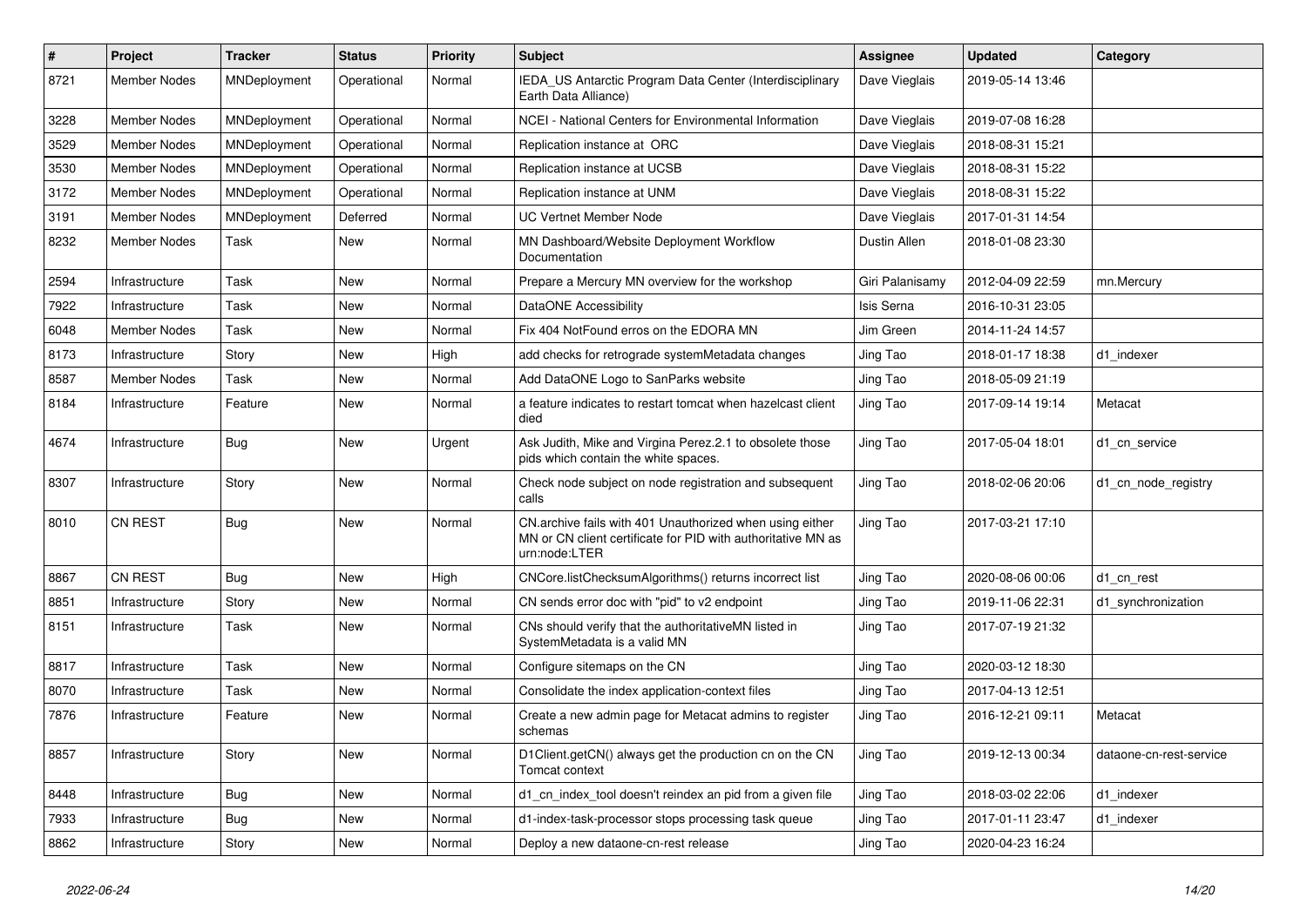| #    | Project        | <b>Tracker</b> | <b>Status</b> | <b>Priority</b> | <b>Subject</b>                                                                                                          | <b>Assignee</b> | <b>Updated</b>   | Category              |
|------|----------------|----------------|---------------|-----------------|-------------------------------------------------------------------------------------------------------------------------|-----------------|------------------|-----------------------|
| 5988 | Infrastructure | Task           | New           | Normal          | Determine cause of Idap "server not responding" errors<br>between prod CNs                                              | Jing Tao        | 2014-07-22 23:18 | Hardware              |
| 7668 | Infrastructure | Story          | New           | Normal          | Determine how indexing of data packages should work                                                                     | Jing Tao        | 2018-01-17 19:28 | d1 indexer            |
| 8196 | Infrastructure | Bug            | New           | Normal          | Duplicated replicas in the system metadata                                                                              | Jing Tao        | 2017-10-18 17:19 | d1 replication        |
| 8849 | Infrastructure | Story          | New           | Normal          | During sync, the CN does not detect error returned from<br>getChecksum()                                                | Jing Tao        | 2019-11-06 22:07 |                       |
| 4278 | Infrastructure | Story          | New           | Normal          | EML indexing - handle multiple temporalCoverage and<br>spatialCoverage elements                                         | Jing Tao        | 2018-01-17 20:04 | d1 indexer            |
| 8150 | Infrastructure | Task           | New           | Normal          | Enable CN certificate to alter authoritativeMN property in<br>SystemMetadata                                            | Jing Tao        | 2017-07-19 21:27 |                       |
| 7949 | Infrastructure | Task           | New           | Normal          | Ensure that there's no race condition where an entry can be<br>added to "IN PROCESS" if it is already present           | Jing Tao        | 2017-02-27 17:55 |                       |
| 8869 | Infrastructure | Story          | New           | Normal          | Equivalent identities show owning different amount of<br>packages.                                                      | Jing Tao        | 2020-09-24 22:34 | d1_indexer            |
| 8733 | CN REST        | <b>Bug</b>     | New           | Normal          | Exception handling in ForesiteResourceMap needs<br>improvement                                                          | Jing Tao        | 2018-10-12 20:09 | d1 cn index processor |
| 8500 | Infrastructure | <b>Bug</b>     | New           | High            | Geohash not calculated properly                                                                                         | Jing Tao        | 2018-03-14 17:06 | d1_indexer            |
| 7825 | Infrastructure | <b>Bug</b>     | New           | Normal          | Hazelcast service stops working after a while                                                                           | Jing Tao        | 2016-06-07 18:53 | Metacat               |
| 8758 | Infrastructure | Story          | New           | Normal          | Index replicationStatus field                                                                                           | Jing Tao        | 2019-01-14 18:00 | d1 indexer            |
| 8570 | Infrastructure | Bug            | New           | Normal          | index task not generated for a newly synchronized object                                                                | Jing Tao        | 2018-04-20 20:51 | d1 indexer            |
| 8770 | <b>CN REST</b> | Story          | New           | Normal          | Issue with CN handling of encoded identifiers in object/<br>meta/ node/, others?                                        | Jing Tao        | 2019-03-05 19:37 | d1 cn rest            |
| 8376 | Infrastructure | Feature        | New           | Normal          | Make the script file - insertOrUpdateObjectFormatList.sh (in<br>metacat cn buildout) change the user name automatically | Jing Tao        | 2018-02-21 22:48 | d1 cn buildout        |
| 8470 | Infrastructure | Story          | New           | Normal          | Make the spring context of the d1 index processor daemon<br>more configurable                                           | Jing Tao        | 2018-03-22 16:53 | d1 indexer            |
| 8811 | Infrastructure | Task           | New           | Normal          | Merge 2.3.9 changes to trunk                                                                                            | Jing Tao        | 2019-05-21 13:06 |                       |
| 8837 | Infrastructure | Story          | New           | Normal          | Merge the changes from metacat's feature-project-indexing<br>branch to d1_cn_index_processor                            | Jing Tao        | 2019-08-16 17:18 | d1 indexer            |
| 8224 | Infrastructure | Task           | New           | Normal          | metacat not promoting node token privs for solr                                                                         | Jing Tao        | 2017-12-04 19:33 | Metacat               |
| 8097 | Infrastructure | Story          | New           | Normal          | Metacat (storage) and d1-synchronize both have the code<br>to compute the checksum                                      | Jing Tao        | 2018-01-09 19:10 | d1 synchronization    |
| 8380 | Infrastructure | <b>Bug</b>     | New           | Normal          | MN.update method doesn't check if the authoritativeMN is<br>null on the system metadata of the new object               | Jing Tao        | 2018-03-02 21:53 | Metacat               |
| 7903 | CN REST        | Task           | New           | Normal          | Need to implement/support the default http methods -<br>HEAD and GET on all DataONE API (both cn and mn)                | Jing Tao        | 2016-10-10 16:53 | d1_cn_rest            |
| 8821 | Infrastructure | <b>Bug</b>     | New           | Normal          | Object doi:10.18739/A2610VR7Z fails to index on CN                                                                      | Jing Tao        | 2019-06-19 00:06 |                       |
| 8722 | Infrastructure | <b>Bug</b>     | New           | High            | Object in search index but systemmetadata is not available.                                                             | Jing Tao        | 2018-10-03 17:48 |                       |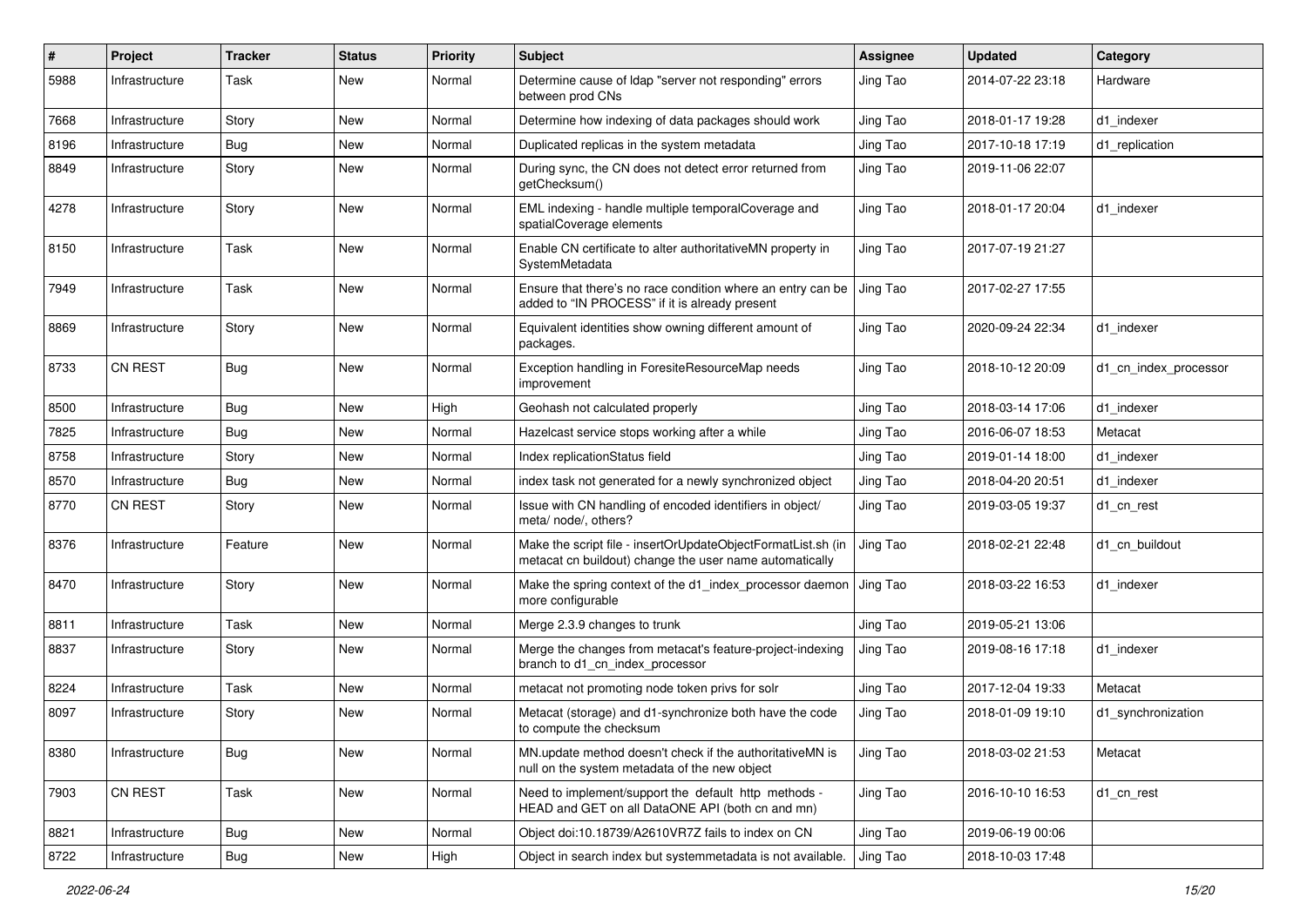| #    | Project             | <b>Tracker</b> | <b>Status</b> | <b>Priority</b> | <b>Subject</b>                                                                                                                | Assignee | <b>Updated</b>   | Category                  |
|------|---------------------|----------------|---------------|-----------------|-------------------------------------------------------------------------------------------------------------------------------|----------|------------------|---------------------------|
| 8854 | Infrastructure      | Story          | New           | Normal          | Put the system metadata part ahead of the object part when<br>d1 libclient java constructs the multipart                      | Jing Tao | 2019-11-22 18:25 | d1_libclient_java         |
| 8105 | Infrastructure      | Task           | New           | Normal          | Remove dataone-mercury from production CNs                                                                                    | Jing Tao | 2018-03-02 22:17 | d1 mercury                |
| 8379 | Infrastructure      | <b>Bug</b>     | New           | Normal          | remove or improve AuthLdap.getGroups logging statement                                                                        | Jing Tao | 2018-02-27 16:51 | Metacat                   |
| 8582 | <b>CN REST</b>      | Story          | New           | Normal          | Replica Auditing service is throwing errors                                                                                   | Jing Tao | 2019-01-14 16:40 | d1 replication auditor    |
| 7936 | Infrastructure      | <b>Bug</b>     | New           | Normal          | Same pid with different status exists in the index task table                                                                 | Jing Tao | 2017-02-27 18:07 | d1 indexer                |
| 8841 | Infrastructure      | Story          | New           | Normal          | Solr Index processor don't parse the attributes on the<br>otherEntity on an EML object                                        | Jing Tao | 2019-09-10 22:41 | d1_indexer                |
| 8737 | Infrastructure      | Story          | New           | Normal          | Submitters and rights-holders with group permissions can't<br>be granted authorization when the sync process validates<br>sid | Jing Tao | 2018-11-28 17:12 | d1_synchronization        |
| 8864 | <b>CN REST</b>      | Story          | New           | Normal          | Sychronization does not register authoritative replica entry<br>correctly                                                     | Jing Tao | 2020-06-19 21:59 | d1 synchronization        |
| 8043 | Infrastructure      | <b>Bug</b>     | New           | Normal          | The origin field for EML documents isn't properly extracted<br>when references are used                                       | Jing Tao | 2019-02-12 18:45 | d1 indexer                |
| 8246 | Member Nodes        | Task           | New           | Normal          | Upgrade metacat to the latest version                                                                                         | Jing Tao | 2018-04-23 16:09 |                           |
| 8782 | Infrastructure      | Story          | New           | Normal          | Upgrade OS to Ubuntu 18.04 on CNs                                                                                             | Jing Tao | 2019-03-22 18:12 |                           |
| 8104 | Infrastructure      | Task           | New           | Normal          | Upgrade postgresgl jdbc jar file on Metacat                                                                                   | Jing Tao | 2017-06-02 20:58 | Metacat                   |
| 8102 | Infrastructure      | Task           | New           | Normal          | Upgrade postgresgl jdbc jar file on Portal                                                                                    | Jing Tao | 2017-06-02 20:53 | d1 portal                 |
| 8103 | Infrastructure      | Task           | New           | Normal          | Upgrade the postgresql jdbc jar file on the cn context                                                                        | Jing Tao | 2017-06-02 20:56 | d1 cn service             |
| 7935 | Infrastructure      | Task           | New           | Normal          | Use a dedicated hazelcast queue as the listener to generate<br>index task                                                     | Jing Tao | 2017-02-27 18:07 | d1 indexer                |
| 8850 | Infrastructure      | <b>Bug</b>     | New           | Normal          | v2.3.11 RdfXmlSubprocessor /<br>HttpService.getDocumentBySeriesId can be wrong                                                | Jing Tao | 2019-11-06 18:32 | d1 indexer                |
| 8796 | Infrastructure      | Story          | <b>New</b>    | Normal          | Various issues with service access after upgrade to 18.04                                                                     | Jing Tao | 2019-05-21 12:38 |                           |
| 8247 | Member Nodes        | Task           | New           | Normal          | Verify upgraded metacat is operating correctly as a<br>production member node.                                                | Jing Tao | 2018-02-02 15:49 |                           |
| 8739 | Infrastructure      | Task           | In Progress   | Normal          | Attempting to set ulimit results in error on UCSB systems                                                                     | Jing Tao | 2018-11-08 15:10 | d1 process daemon         |
| 8469 | <b>CN REST</b>      | Task           | In Progress   | Normal          | evaluate if ORCID API will continue to work after 1.2 is<br>deprecated                                                        | Jing Tao | 2018-03-22 16:54 | d1 portal servlet         |
| 8571 | Infrastructure      | <b>Bug</b>     | In Progress   | Normal          | IndexTool can't index a data object                                                                                           | Jing Tao | 2018-04-23 20:13 | d1 indexer                |
| 3492 | Infrastructure      | <b>Bug</b>     | In Progress   | Urgent          | Invalid PIDs in production (whitespace)                                                                                       | Jing Tao | 2017-04-27 15:31 | <b>Support Operations</b> |
| 8091 | Infrastructure      | Task           | In Progress   | Normal          | Mysterious sync failure of an eml object from the GOA node                                                                    | Jing Tao | 2017-05-09 21:33 | dataone-cn-os-core        |
| 7570 | Infrastructure      | Bug            | In Progress   | Normal          | Search UI requests cause Out of Memory Error                                                                                  | Jing Tao | 2017-04-26 21:01 | d1 indexer                |
| 4116 | <b>Member Nodes</b> | Task           | In Progress   | Normal          | Work with FRIM to upgrade Metacat to 2.2.1 or later                                                                           | Jing Tao | 2015-01-23 19:02 |                           |
| 8026 | Infrastructure      | Task           | Testing       | High            | Portal reaches the maximum capacity in a pool                                                                                 | Jing Tao | 2017-03-14 00:36 | d1 portal servlet         |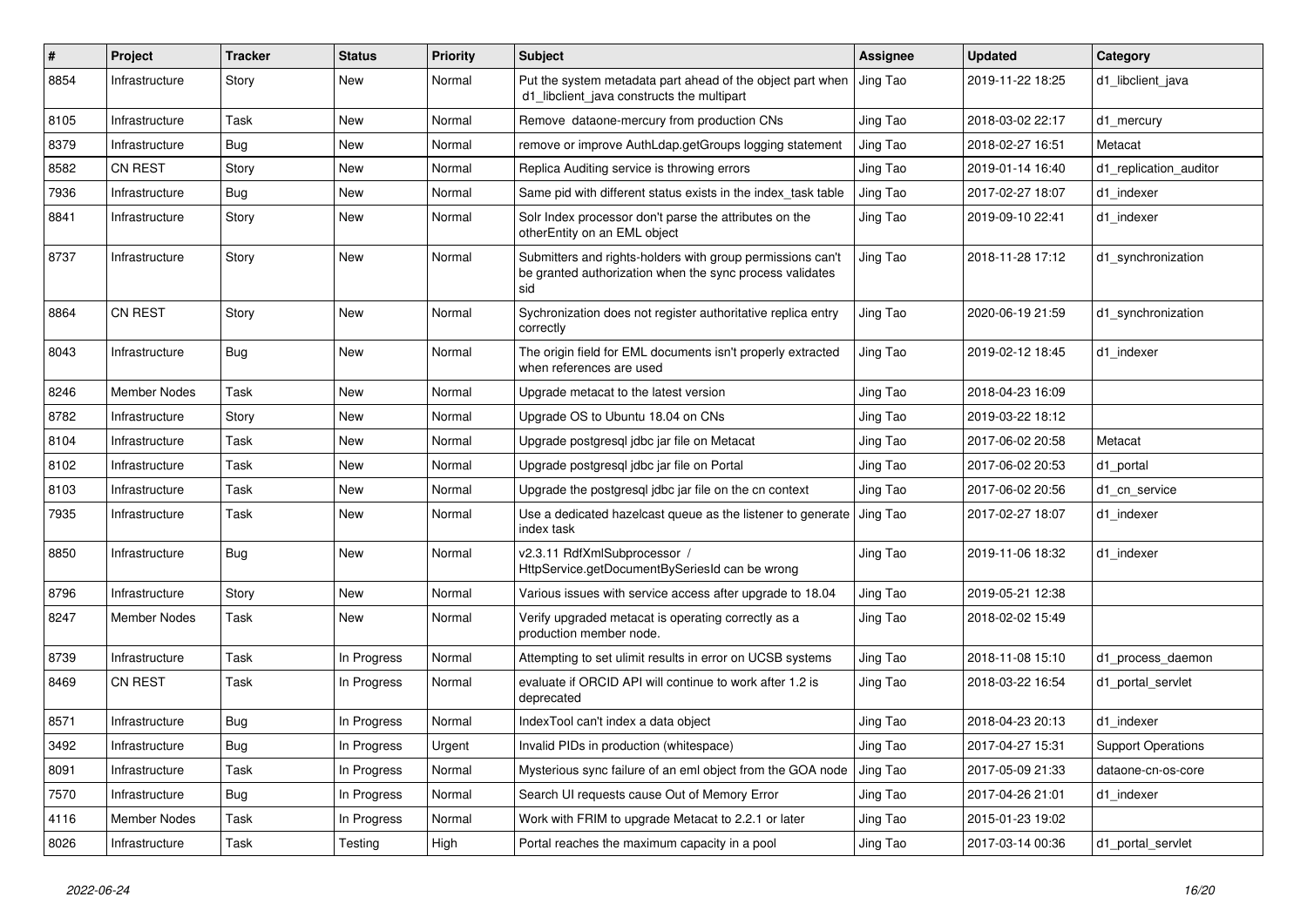| $\vert$ # | <b>Project</b>      | <b>Tracker</b>      | <b>Status</b> | Priority | <b>Subject</b>                                                                                         | Assignee     | <b>Updated</b>   | Category               |
|-----------|---------------------|---------------------|---------------|----------|--------------------------------------------------------------------------------------------------------|--------------|------------------|------------------------|
| 3554      | <b>Member Nodes</b> | MNDeployment        | Operational   | High     | <b>KNB</b>                                                                                             | Jing Tao     | 2018-08-31 15:16 |                        |
| 8772      | Member Nodes        | MNDeployment        | Operational   | Normal   | metaGRIL                                                                                               | Jing Tao     | 2019-10-08 17:16 |                        |
| 6674      | Member Nodes        | MNDeployment        | Operational   | Normal   | OTS - Neotropical Data Center                                                                          | Jing Tao     | 2019-06-10 13:03 |                        |
| 3748      | Member Nodes        | MNDeployment        | Operational   | Normal   | PPBIO Member Node                                                                                      | Jing Tao     | 2018-08-31 15:20 |                        |
| 3213      | <b>Member Nodes</b> | MNDeployment        | Operational   | Normal   | University of Illinois, Chicago member node                                                            | Jing Tao     | 2020-01-23 22:42 |                        |
| 3410      | Member Nodes        | Task                | <b>New</b>    | Normal   | Develop a Redmine Cheatsheet to help with a wider<br>REDMine user community interacting with MN issues | John Cobb    | 2012-11-30 19:36 |                        |
| 8829      | <b>Member Nodes</b> | Task                | New           | High     | get DKAN connected to GMN                                                                              | John Evans   | 2019-09-03 13:24 |                        |
| 8830      | Member Nodes        | Task                | <b>New</b>    | Normal   | <b>Requirements Analysis</b>                                                                           | John Evans   | 2019-08-06 14:44 |                        |
| 8683      | Member Nodes        | Story               | <b>New</b>    | Normal   | USGS SDC: redeploy as a v2 Slender Node with GMN                                                       | John Evans   | 2019-05-15 14:03 |                        |
| 3230      | Member Nodes        | MNDeployment        | Planning      | Normal   | ARM - Atmospheric Radiation Measurement member node                                                    | John Evans   | 2019-11-25 20:10 |                        |
| 7865      | Member Nodes        | MNDeployment        | Planning      | Normal   | Hydroshare (CUAHSI)                                                                                    | John Evans   | 2019-09-17 14:33 |                        |
| 8835      | Member Nodes        | Story               | New           | Normal   | Add ability for scanner to stop after a certain number of<br>errors                                    | John Evans   | 2019-08-12 19:16 |                        |
| 8832      | Member Nodes        | Story               | <b>New</b>    | Normal   | Conflict between pyshacl and owlr on ubuntu                                                            | John Evans   | 2019-08-05 19:32 |                        |
| 8831      | <b>Member Nodes</b> | Story               | New           | Normal   | Import error with schema org.data                                                                      | John Evans   | 2019-08-05 18:57 |                        |
| 8833      | Member Nodes        | Story               | <b>New</b>    | Normal   | Problems utilizing pyshacl within SlenderNodes                                                         | John Evans   | 2019-08-09 18:20 |                        |
| 3596      | Infrastructure      | Task                | New           | Normal   | Fix Merritt Repository resource map typing of triple objects                                           | John Kunze   | 2013-02-19 02:27 | mn.Merritt             |
| 7052      | Member Nodes        | MNDeployment        | New           | Low      | BaMBa - Brazilian Marine Biodiversity Database                                                         | Laura Moyers | 2015-11-19 17:03 |                        |
| 3633      | <b>Member Nodes</b> | MNDeployment        | <b>New</b>    | Low      | Bay Delta Member Node                                                                                  | Laura Moyers | 2015-11-19 19:44 |                        |
| 3684      | Member Nodes        | MNDeployment        | <b>New</b>    | Low      | Branner Earth Sciences Library - Stanford University                                                   | Laura Moyers | 2015-11-19 19:04 |                        |
| 7046      | <b>Member Nodes</b> | Task                | New           | High     | Certificate DC=org, DC=dataone, CN=osu.piscoweb.org<br>expires in Prod environment                     | Laura Moyers | 2015-04-20 16:54 |                        |
| 7851      | <b>Member Nodes</b> | MNDeployment        | <b>New</b>    | Low      | CESAB - Center for Synthesis and Analysis for Biodiversity                                             | Laura Moyers | 2018-04-17 17:19 |                        |
| 3537      | <b>Member Nodes</b> | Task                | <b>New</b>    | Normal   | Contact followup on Citsci.org MN prospect                                                             | Laura Moyers | 2014-03-28 18:03 |                        |
| 7641      | Infrastructure      | Task                | <b>New</b>    | Normal   | contact ONEShare                                                                                       | Laura Moyers | 2016-02-12 16:40 | Environment.Production |
| 7549      | <b>Member Nodes</b> | MNDeployment        | New           | Low      | COS - the Center for Open Science                                                                      | Laura Moyers | 2018-04-17 17:20 |                        |
| 3690      | Member Nodes        | MNDeployment        | New           | Low      | Digital Library of Vertebrate Morphology, University of<br>Texas                                       | Laura Moyers | 2015-11-19 17:53 |                        |
| 7512      | Member Nodes        | MNDeployment        | New           | Normal   | ECOSCOPE - Network of Research Observatories on<br>Biodiversity                                        | Laura Moyers | 2016-07-22 12:40 |                        |
| 3681      | <b>Member Nodes</b> | MNDeployment        | <b>New</b>    | Normal   | <b>EPA's Atlantic Ecology Division</b>                                                                 | Laura Moyers | 2016-06-23 00:10 |                        |
| 7551      | Member Nodes        | MNDeployment        | New           | Normal   | FAO - Food and Agriculture Organization of the UN                                                      | Laura Moyers | 2015-12-15 15:08 |                        |
| 3680      | <b>Member Nodes</b> | <b>MNDeployment</b> | <b>New</b>    | Low      | Federal University of Pernambuco, Brazil                                                               | Laura Moyers | 2015-11-19 19:34 |                        |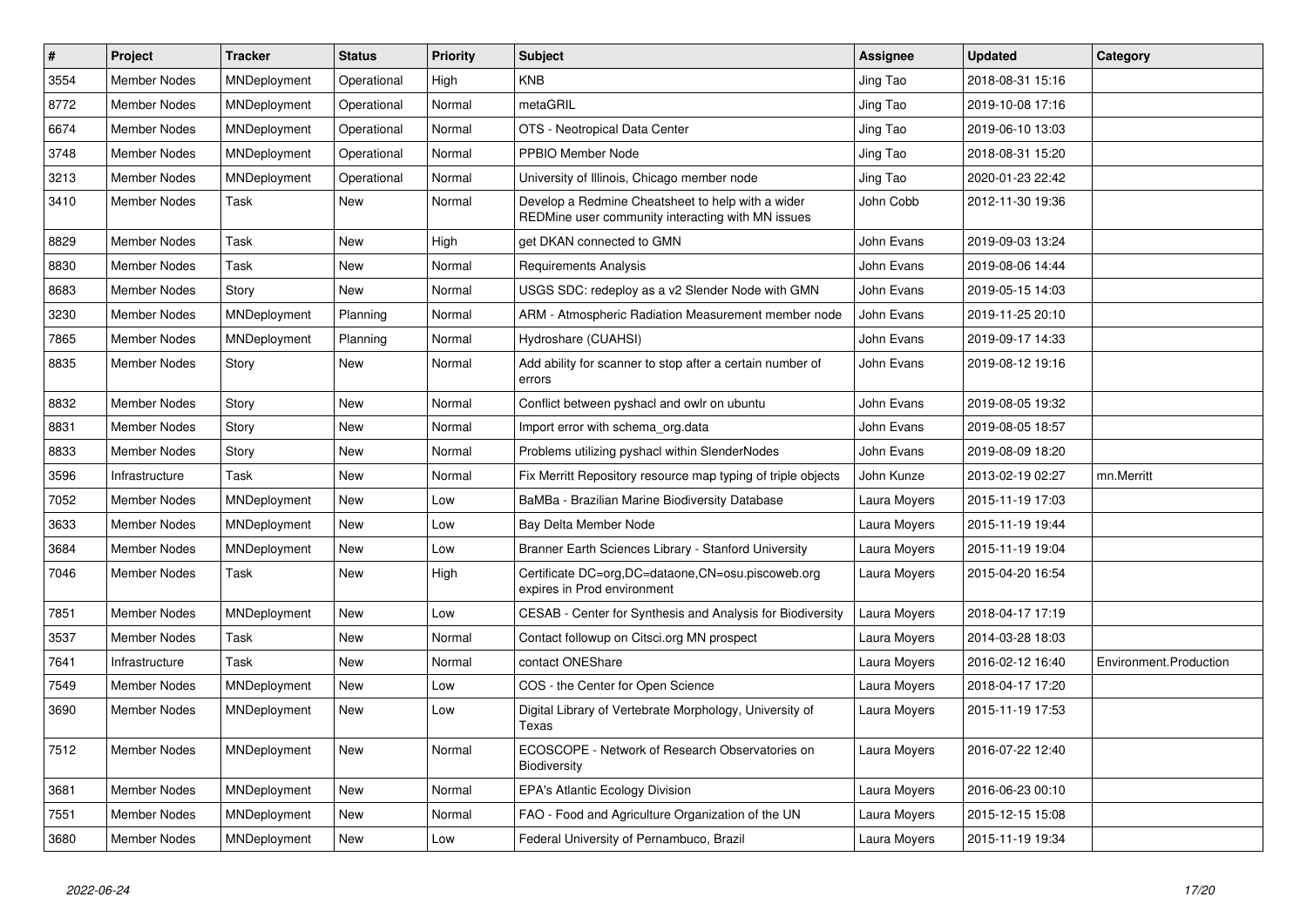| $\#$ | Project             | <b>Tracker</b> | <b>Status</b> | <b>Priority</b> | Subject                                                                | <b>Assignee</b> | <b>Updated</b>   | Category               |
|------|---------------------|----------------|---------------|-----------------|------------------------------------------------------------------------|-----------------|------------------|------------------------|
| 4013 | <b>Member Nodes</b> | Task           | New           | Normal          | Follow-up on plans for TERN following Oct ILTER meeting<br>in Korea    | Laura Moyers    | 2014-02-20 21:58 |                        |
| 8009 | <b>Member Nodes</b> | MNDeployment   | New           | Low             | Geometabolome                                                          | Laura Moyers    | 2018-04-17 17:22 |                        |
| 7992 | <b>Member Nodes</b> | Task           | New           | Normal          | <b>GINA: Document and Announce</b>                                     | Laura Moyers    | 2017-01-27 22:19 |                        |
| 7991 | Member Nodes        | Task           | New           | Normal          | GINA: Ensure MN appears on Current MNs webpage<br>(dashboard)          | Laura Moyers    | 2017-01-27 22:19 |                        |
| 7985 | <b>Member Nodes</b> | Task           | New           | Normal          | GINA: Establish DataONE user identity in Production                    | Laura Moyers    | 2017-01-27 22:15 |                        |
| 7978 | Member Nodes        | Task           | New           | Normal          | GINA: Establish DataONE user identity in Testing<br>Environment        | Laura Moyers    | 2017-01-27 18:44 |                        |
| 7990 | <b>Member Nodes</b> | Task           | New           | Normal          | GINA: Mutual acceptance                                                | Laura Moyers    | 2017-01-27 22:18 |                        |
| 7976 | <b>Member Nodes</b> | Task           | New           | Normal          | GINA: Register any new object formats in all environments              | Laura Moyers    | 2017-01-27 18:45 |                        |
| 7988 | Member Nodes        | Task           | New           | Normal          | GINA: Register MN in Production                                        | Laura Moyers    | 2017-01-27 22:16 |                        |
| 7981 | <b>Member Nodes</b> | Task           | New           | Normal          | GINA: Register MN in Testing Environment                               | Laura Moyers    | 2017-01-27 18:47 |                        |
| 7984 | Member Nodes        | Task           | <b>New</b>    | Normal          | GINA: Show MN as "upcoming" on the dashboard                           | Laura Moyers    | 2017-01-27 22:13 |                        |
| 7989 | <b>Member Nodes</b> | Task           | New           | Normal          | GINA: Verify CN Content and Services in Production                     | Laura Moyers    | 2017-01-27 22:18 |                        |
| 7982 | Member Nodes        | Task           | New           | Normal          | GINA: Verify CN Content and Services in Testing<br>Environment         | Laura Moyers    | 2017-01-27 18:59 |                        |
| 7987 | <b>Member Nodes</b> | Task           | New           | Normal          | GINA: Verify MN Content and Services in Production                     | Laura Moyers    | 2017-01-27 22:16 |                        |
| 7980 | Member Nodes        | Task           | New           | Normal          | GINA: Verify MN Content and Services in Testing<br>Environment         | Laura Moyers    | 2017-01-27 18:46 |                        |
| 3480 | <b>Member Nodes</b> | MNDeployment   | New           | Low             | Globe.gov                                                              | Laura Moyers    | 2018-04-17 17:23 |                        |
| 7552 | <b>Member Nodes</b> | MNDeployment   | New           | Normal          | iDigBio - Integrated Digitized Biocollections                          | Laura Moyers    | 2016-01-05 23:45 |                        |
| 4224 | <b>Member Nodes</b> | MNDeployment   | New           | Low             | Japan Long Term Ecological Research Network                            | Laura Moyers    | 2015-11-19 00:52 |                        |
| 3664 | Member Nodes        | MNDeployment   | New           | High            | Landcare Research New Zealand                                          | Laura Moyers    | 2015-11-19 19:39 |                        |
| 7607 | Infrastructure      | Task           | New           | Normal          | LTER_EUROPE refuses the production CN from harvesting<br>log records   | Laura Moyers    | 2016-06-09 16:34 | Environment.Production |
| 7924 | Member Nodes        | MNDeployment   | New           | Normal          | LTER-Spain network                                                     | Laura Moyers    | 2016-11-21 14:49 |                        |
| 7666 | Infrastructure      | <b>Bug</b>     | New           | Normal          | mnTestMPC repeating attempts to set replica status to<br><b>FAILED</b> | Laura Moyers    | 2016-02-25 21:44 | Environment.Stage1     |
| 3685 | Member Nodes        | MNDeployment   | New           | Low             | National SocioEnvironmental Synthesis Center                           | Laura Moyers    | 2015-11-19 17:58 |                        |
| 6853 | <b>Member Nodes</b> | MNDeployment   | New           | High            | OBIS (Ocean Biogeographic Information System)                          | Laura Moyers    | 2015-11-19 17:46 |                        |
| 7640 | Infrastructure      | Story          | New           | Normal          | <b>ONEShare failing with ServiceFailure</b>                            | Laura Moyers    | 2016-02-12 16:39 | Environment.Production |
| 7553 | Member Nodes        | MNDeployment   | New           | Normal          | OOI - Ocean Observatories Initiative                                   | Laura Moyers    | 2018-01-25 17:51 |                        |
| 3844 | Member Nodes        | MNDeployment   | New           | Normal          | Oregon Explorer program at OSU                                         | Laura Moyers    | 2015-11-19 17:22 |                        |
| 7611 | Infrastructure      | Story          | New           | Normal          | ORNLDAAC fails during log aggregation                                  | Laura Moyers    | 2016-01-26 16:39 | Environment.Production |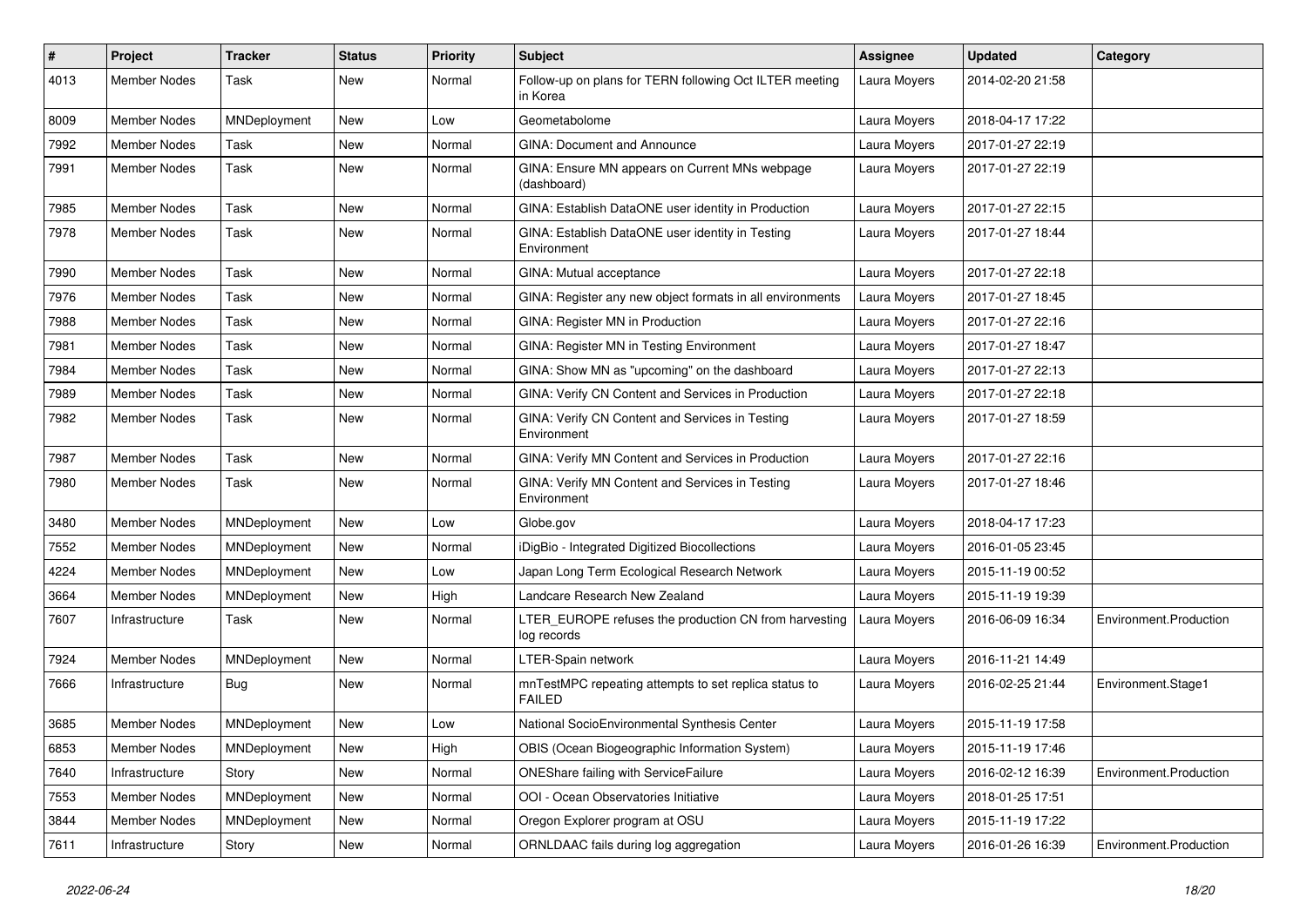| $\vert$ # | Project             | <b>Tracker</b> | <b>Status</b> | <b>Priority</b> | <b>Subject</b>                                                                  | <b>Assignee</b> | <b>Updated</b>   | Category               |
|-----------|---------------------|----------------|---------------|-----------------|---------------------------------------------------------------------------------|-----------------|------------------|------------------------|
| 7712      | Infrastructure      | Story          | New           | Normal          | Sanparks fails during LogAggregation                                            | Laura Moyers    | 2016-04-06 16:43 | Environment.Production |
| 6359      | <b>Member Nodes</b> | MNDeployment   | <b>New</b>    | Low             | SiBBr                                                                           | Laura Moyers    | 2015-11-19 17:20 |                        |
| 4296      | <b>Member Nodes</b> | MNDeployment   | <b>New</b>    | Normal          | Sierra Nevada Global Change Observatory Member Node                             | Laura Moyers    | 2017-01-30 17:01 |                        |
| 4227      | <b>Member Nodes</b> | MNDeployment   | New           | Low             | <b>TRY Plant Trait Database</b>                                                 | Laura Moyers    | 2015-11-19 15:40 |                        |
| 8030      | <b>Member Nodes</b> | MNDeployment   | <b>New</b>    | Normal          | <b>UCAR Research Data Archive</b>                                               | Laura Moyers    | 2018-04-16 17:39 |                        |
| 7612      | Infrastructure      | Task           | In Progress   | Normal          | Contact ORNLDAAC                                                                | Laura Moyers    | 2016-02-11 18:02 | Environment.Production |
| 4045      | <b>Member Nodes</b> | Task           | In Progress   | Normal          | Conversation with Laura/Mike re USGS ScienceBase<br>planning                    | Laura Moyers    | 2014-05-30 19:45 |                        |
| 6382      | <b>Member Nodes</b> | Task           | In Progress   | Normal          | ICMBIO: Determine feasibility                                                   | Laura Moyers    | 2015-11-19 17:21 |                        |
| 4046      | <b>Member Nodes</b> | Task           | In Progress   | Normal          | Laura to check with Mike re USGS-NWRC planning                                  | Laura Moyers    | 2013-11-03 21:43 |                        |
| 7606      | Infrastructure      | Task           | In Progress   | Normal          | NRDC does not trust the CN certificate for log harvesting                       | Laura Moyers    | 2016-04-06 16:14 | Environment.Production |
| 5450      | <b>Member Nodes</b> | Task           | In Progress   | Normal          | (Waiting for) USC to complete development of MN stack<br>(derived from GMN)     | Laura Moyers    | 2018-08-31 15:26 |                        |
| 6562      | <b>Member Nodes</b> | MNDeployment   | Operational   | Normal          | BCO-DMO                                                                         | Laura Moyers    | 2021-12-04 00:47 |                        |
| 3558      | <b>Member Nodes</b> | MNDeployment   | Operational   | High            | <b>CDL Merritt</b>                                                              | Laura Moyers    | 2018-08-23 17:05 |                        |
| 3560      | <b>Member Nodes</b> | MNDeployment   | Operational   | Normal          | Cornell Lab of Ornithology eBird                                                | Laura Moyers    | 2018-08-06 21:12 |                        |
| 3118      | <b>Member Nodes</b> | MNDeployment   | Operational   | Urgent          | Dryad Member Node                                                               | Laura Moyers    | 2019-03-05 18:37 |                        |
| 7956      | <b>Member Nodes</b> | MNDeployment   | Operational   | Normal          | Environmental Data Initiative (EDI)                                             | Laura Moyers    | 2018-11-13 19:14 |                        |
| 7051      | <b>Member Nodes</b> | MNDeployment   | Operational   | Normal          | <b>GRIIDC - Gulf of Mexico Research Initiative</b>                              | Laura Moyers    | 2018-09-25 17:14 |                        |
| 3531      | Member Nodes        | MNDeployment   | Operational   | Normal          | Gulf of Alaska Data Portal                                                      | Laura Moyers    | 2018-05-15 17:40 |                        |
| 3232      | <b>Member Nodes</b> | MNDeployment   | Operational   | High            | LTER-EUROPE                                                                     | Laura Moyers    | 2018-11-21 16:58 |                        |
| 3708      | <b>Member Nodes</b> | MNDeployment   | Operational   | Normal          | Minnesota Population Center                                                     | Laura Moyers    | 2018-08-06 19:43 |                        |
| 3553      | <b>Member Nodes</b> | MNDeployment   | Operational   | High            | <b>PISCO</b>                                                                    | Laura Moyers    | 2018-01-10 01:13 |                        |
| 3555      | <b>Member Nodes</b> | MNDeployment   | Operational   | High            | <b>SANParks</b>                                                                 | Laura Moyers    | 2018-05-09 21:19 |                        |
| 3521      | <b>Member Nodes</b> | MNDeployment   | Operational   | Immediate       | <b>SEAD Member Node</b>                                                         | Laura Moyers    | 2019-06-05 17:46 |                        |
| 6485      | <b>Member Nodes</b> | MNDeployment   | Operational   | High            | The Digital Archaeology Record (tDAR)                                           | Laura Moyers    | 2019-10-09 02:24 |                        |
| 7082      | <b>Member Nodes</b> | MNDeployment   | Operational   | Normal          | USGS Science Data Catalog (SDC)                                                 | Laura Moyers    | 2018-10-09 16:27 |                        |
| 5453      | <b>Member Nodes</b> | MNDeployment   | Deferred      | Normal          | Dataverse                                                                       | Laura Moyers    | 2018-07-24 16:41 |                        |
| 4083      | <b>Member Nodes</b> | MNDeployment   | Deferred      | Normal          | Forest Research Institute Malaysia (FRIM)                                       | Laura Moyers    | 2016-06-17 19:31 |                        |
| 3686      | <b>Member Nodes</b> | MNDeployment   | Deferred      | Normal          | Movebank for Animal Tracking Data                                               | Laura Moyers    | 2013-12-05 19:31 |                        |
| 7048      | Member Nodes        | MNDeployment   | Deferred      | Low             | <b>USGS Regional Climate Centers</b>                                            | Laura Moyers    | 2016-06-17 19:32 |                        |
| 7550      | Member Nodes        | Task           | New           | Normal          | GoA portal not copying to KNB                                                   | Lauren Walker   | 2015-12-14 21:41 |                        |
| 7899      | <b>Member Nodes</b> | Task           | New           | Normal          | R2R: modify searchUI to accommodate composite data<br>density with cruise paths | Lauren Walker   | 2016-10-05 03:51 |                        |